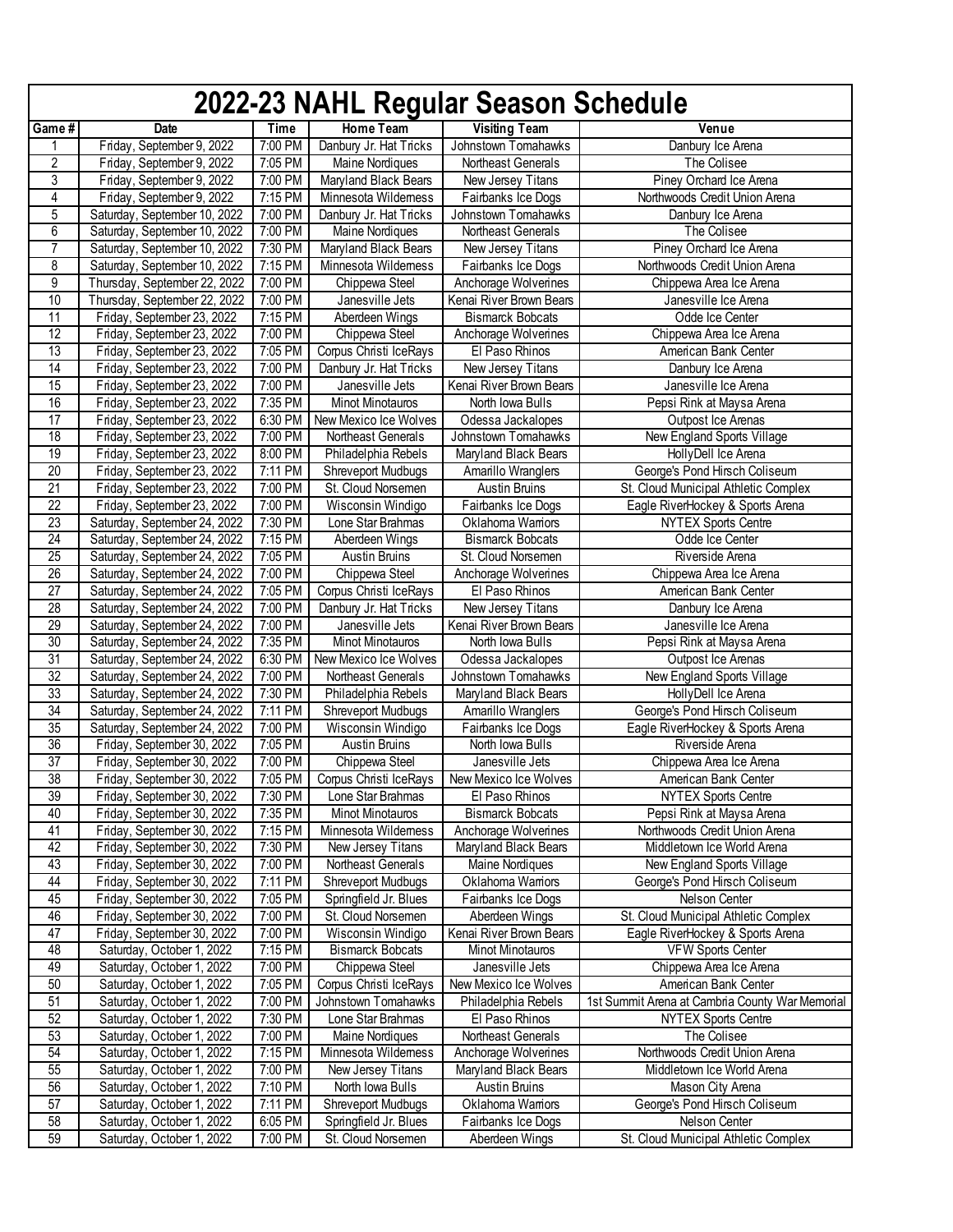| Game#           | <b>Date</b>                | Time    | Home Team               | <b>Visiting Team</b>    | Venue                                           |
|-----------------|----------------------------|---------|-------------------------|-------------------------|-------------------------------------------------|
| 60              | Saturday, October 1, 2022  | 7:00 PM | Wisconsin Windigo       | Kenai River Brown Bears | Eagle RiverHockey & Sports Arena                |
| 61              | Sunday, October 2, 2022    | 7:15 PM | Minnesota Wildemess     | Anchorage Wolverines    | Northwoods Credit Union Arena                   |
| 62              | Tuesday, October 4, 2022   | 1:30 PM | Northeast Generals      | Danbury Jr. Hat Tricks  | New England Sports Village                      |
| 63              | Friday, October 7, 2022    | 7:15 PM | Aberdeen Wings          | North Iowa Bulls        | Odde Ice Center                                 |
| 64              | Friday, October 7, 2022    | 7:15 PM | <b>Bismarck Bobcats</b> | St. Cloud Norsemen      | <b>VFW Sports Center</b>                        |
| 65              | Friday, October 7, 2022    | 7:05 PM | Corpus Christi IceRays  | Lone Star Brahmas       | American Bank Center                            |
| 66              | Friday, October 7, 2022    | 7:00 PM | Danbury Jr. Hat Tricks  | Maryland Black Bears    | Danbury Ice Arena                               |
| 67              | Friday, October 7, 2022    | 7:30 PM | Fairbanks Ice Dogs      | Anchorage Wolverines    | Big Dipper Ice Arena                            |
| 68              | Friday, October 7, 2022    | 7:00 PM | Janesville Jets         | Chippewa Steel          | Janesville Ice Arena                            |
| 69              | Friday, October 7, 2022    | 7:15 PM | Minnesota Wildemess     | Wisconsin Windigo       | Northwoods Credit Union Arena                   |
| $70\,$          | Friday, October 7, 2022    | 7:30 PM | New Jersey Titans       | Maine Nordiques         | Middletown Ice World Arena                      |
| 71              | Friday, October 7, 2022    | 8:00 PM | Philadelphia Rebels     | Northeast Generals      | HollyDell Ice Arena                             |
| $\overline{72}$ | Friday, October 7, 2022    | 7:11 PM | Shreveport Mudbugs      | Odessa Jackalopes       | George's Pond Hirsch Coliseum                   |
| $\overline{73}$ | Friday, October 7, 2022    | 7:05 PM | Springfield Jr. Blues   | Kenai River Brown Bears | Nelson Center                                   |
| 74              | Saturday, October 8, 2022  | 7:15 PM | Aberdeen Wings          | North Iowa Bulls        | Odde Ice Center                                 |
| 75              | Saturday, October 8, 2022  | 7:15 PM | <b>Bismarck Bobcats</b> | St. Cloud Norsemen      | <b>VFW Sports Center</b>                        |
| 76              | Saturday, October 8, 2022  | 7:05 PM | Corpus Christi IceRays  | Lone Star Brahmas       | American Bank Center                            |
| $\overline{77}$ | Saturday, October 8, 2022  | 7:00 PM | Danbury Jr. Hat Tricks  | Maryland Black Bears    | Danbury Ice Arena                               |
| $\overline{78}$ | Saturday, October 8, 2022  | 7:30 PM | Fairbanks Ice Dogs      | Anchorage Wolverines    | Big Dipper Ice Arena                            |
| 79              | Saturday, October 8, 2022  | 7:00 PM | Janesville Jets         | Chippewa Steel          | Janesville Ice Arena                            |
| 80              | Saturday, October 8, 2022  | 7:15 PM | Minnesota Wildemess     | Wisconsin Windigo       | Northwoods Credit Union Arena                   |
| 81              | Saturday, October 8, 2022  | 7:00 PM | New Jersey Titans       | Maine Nordiques         | Middletown Ice World Arena                      |
| 82              | Saturday, October 8, 2022  | 7:30 PM | Philadelphia Rebels     | Northeast Generals      | HollyDell Ice Arena                             |
| 83              | Saturday, October 8, 2022  | 7:11 PM | Shreveport Mudbugs      | Odessa Jackalopes       | George's Pond Hirsch Coliseum                   |
| 84              | Saturday, October 8, 2022  | 6:05 PM | Springfield Jr. Blues   | Kenai River Brown Bears | Nelson Center                                   |
| 85              | Sunday, October 9, 2022    | 6:05 PM | <b>Minot Minotauros</b> | St. Cloud Norsemen      | Pepsi Rink at Maysa Arena                       |
| 86              | Sunday, October 9, 2022    | 4:00 PM | Springfield Jr. Blues   | Kenai River Brown Bears | Nelson Center                                   |
| 87              | Thursday, October 13, 2022 | 7:00 PM | Wisconsin Windigo       | Janesville Jets         | Eagle RiverHockey & Sports Arena                |
| 88              | Friday, October 14, 2022   | 7:15 PM | Amarillo Wranglers      | Shreveport Mudbugs      | Budweiser Bull Pen                              |
| 89              | Friday, October 14, 2022   | 7:05 PM | Austin Bruins           | Aberdeen Wings          | Riverside Arena                                 |
| 90              | Friday, October 14, 2022   | 7:00 PM | Chippewa Steel          | Springfield Jr. Blues   | Chippewa Area Ice Arena                         |
| 91              | Friday, October 14, 2022   | 7:30 PM | Johnstown Tomahawks     | Philadelphia Rebels     | 1st Summit Arena at Cambria County War Memorial |
| 92              | Friday, October 14, 2022   | 7:30 PM | Kenai River Brown Bears | Fairbanks Ice Dogs      | Soldotna Regional Sports Complex                |
| 93              | Friday, October 14, 2022   | 7:30 PM | Lone Star Brahmas       | Corpus Christi IceRays  | <b>NYTEX Sports Centre</b>                      |
| 94              | Friday, October 14, 2022   | 7:00 PM | Maryland Black Bears    | Danbury Jr. Hat Tricks  | Piney Orchard Ice Arena                         |
| 95              | Saturday, October 15, 2022 | 7:30 PM | Maryland Black Bears    | Danbury Jr. Hat Tricks  | Piney Orchard Ice Arena                         |
| 96              | Friday, October 14, 2022   | 7:10 PM | North Iowa Bulls        | Minot Minotauros        | Mason City Arena                                |
| 97              | Friday, October 14, 2022   | 7:00 PM | Northeast Generals      | New Jersey Titans       | New England Sports Village                      |
| 98              | Friday, October 14, 2022   | 7:15 PM | Odessa Jackalopes       | El Paso Rhinos          | Ector County Coliseum                           |
| 99              | Friday, October 14, 2022   | 7:00 PM | Wisconsin Windigo       | Janesville Jets         | Eagle RiverHockey & Sports Arena                |
| 100             | Saturday, October 15, 2022 | 7:15 PM | Amarillo Wranglers      | Shreveport Mudbugs      | Budweiser Bull Pen                              |
| 101             | Saturday, October 15, 2022 | 7:05 PM | Austin Bruins           | Aberdeen Wings          | Riverside Arena                                 |
| 102             | Saturday, October 15, 2022 | 7:00 PM | Chippewa Steel          | Springfield Jr. Blues   | Chippewa Area Ice Arena                         |
| 103             | Saturday, October 15, 2022 | 7:00 PM | Johnstown Tomahawks     | Philadelphia Rebels     | 1st Summit Arena at Cambria County War Memorial |
| 104             | Saturday, October 15, 2022 | 7:30 PM | Kenai River Brown Bears | Fairbanks Ice Dogs      | Soldotna Regional Sports Complex                |
| 105             | Saturday, October 15, 2022 | 7:30 PM | Lone Star Brahmas       | Corpus Christi IceRays  | <b>NYTEX Sports Centre</b>                      |
| 106             | Saturday, October 15, 2022 | 7:10 PM | North Iowa Bulls        | Minot Minotauros        | Mason City Arena                                |
| 107             | Saturday, October 15, 2022 | 7:00 PM | Northeast Generals      | New Jersey Titans       | New England Sports Village                      |
| 108             | Saturday, October 15, 2022 | 7:15 PM | Odessa Jackalopes       | El Paso Rhinos          | <b>Ector County Coliseum</b>                    |
| 109             | Friday, October 21, 2022   | 7:15 PM | Amarillo Wranglers      | Odessa Jackalopes       | Budweiser Bull Pen                              |
| 110             | Friday, October 21, 2022   | 7:00 PM | Anchorage Wolverines    | Janesville Jets         | Sullivan Arena                                  |
| 111             | Friday, October 21, 2022   | 7:15 PM | <b>Bismarck Bobcats</b> | <b>Austin Bruins</b>    | <b>VFW Sports Center</b>                        |
| 112             | Friday, October 21, 2022   | 7:05 PM | Corpus Christi IceRays  | Oklahoma Wamors         | American Bank Center                            |
| 113             | Friday, October 21, 2022   | 7:00 PM | El Paso Rhinos          | Lone Star Brahmas       | El Paso County Events Center                    |
| 114             | Friday, October 21, 2022   | 7:30 PM | Fairbanks Ice Dogs      | Chippewa Steel          | Big Dipper Ice Arena                            |
| 115             | Friday, October 21, 2022   | 7:30 PM | Johnstown Tomahawks     | Maryland Black Bears    | 1st Summit Arena at Cambria County War Memorial |
| 116             | Friday, October 21, 2022   | 7:30 PM | Kenai River Brown Bears | Wisconsin Windigo       | Soldotna Regional Sports Complex                |
| 117             | Friday, October 21, 2022   | 7:05 PM | Maine Nordiques         | Danbury Jr. Hat Tricks  | The Colisee                                     |
| 118             | Friday, October 21, 2022   | 7:35 PM | Minot Minotauros        | Aberdeen Wings          | Pepsi Rink at Maysa Arena                       |
| 119             | Friday, October 21, 2022   | 7:15 PM | Minnesota Wildemess     | Springfield Jr. Blues   | Northwoods Credit Union Arena                   |
| 120             | Friday, October 21, 2022   | 8:00 PM | Philadelphia Rebels     | New Jersey Titans       | HollyDell Ice Arena                             |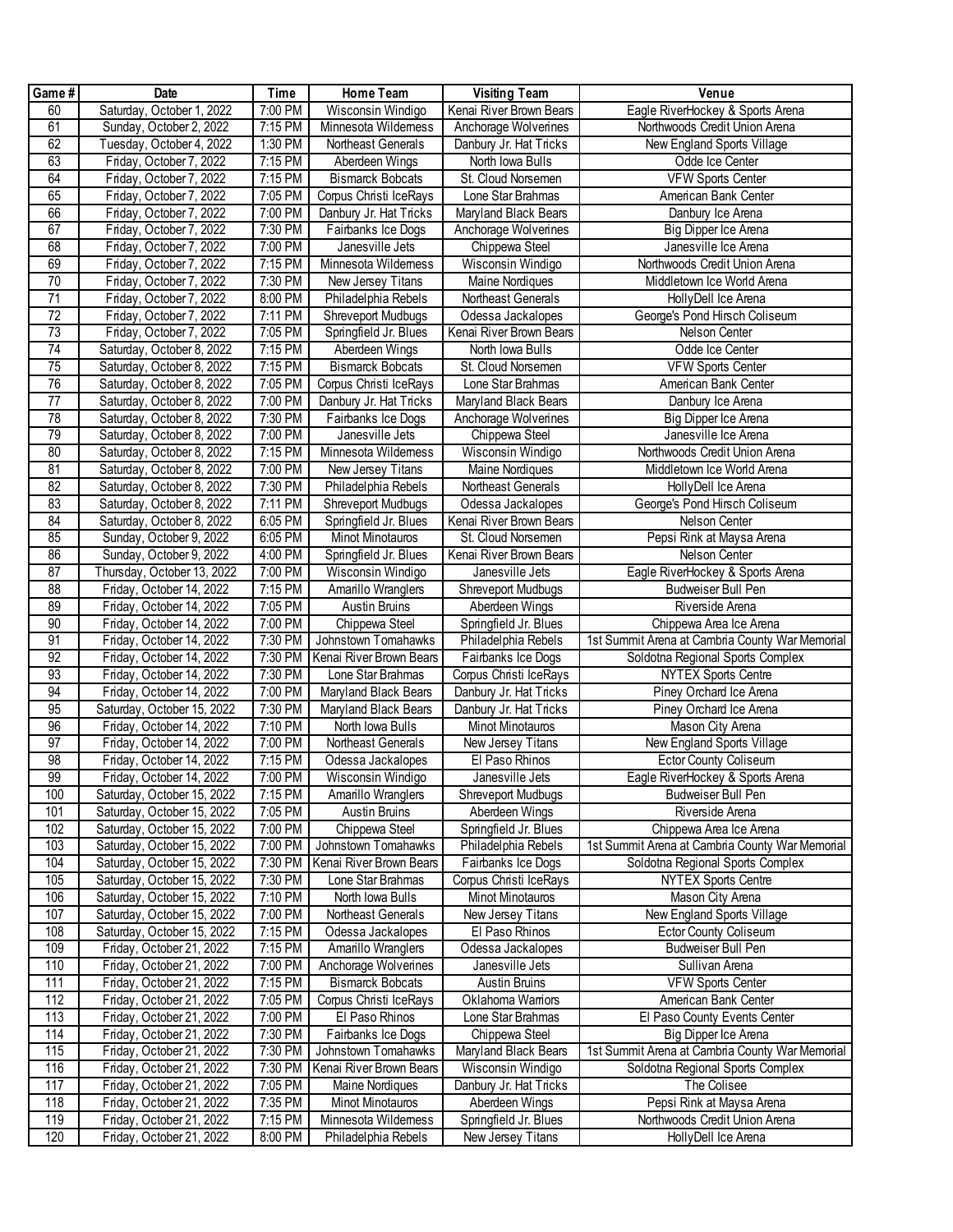| Game#            | Date                                                     | Time                 | Home Team                                    | <b>Visiting Team</b>                      | Venue                                                             |
|------------------|----------------------------------------------------------|----------------------|----------------------------------------------|-------------------------------------------|-------------------------------------------------------------------|
| 121              | Friday, October 21, 2022                                 | 7:11 PM              | Shreveport Mudbugs                           | New Mexico Ice Wolves                     | George's Pond Hirsch Coliseum                                     |
| 122              | Saturday, October 22, 2022                               | 7:15 PM              | Amarillo Wranglers                           | Odessa Jackalopes                         | Budweiser Bull Pen                                                |
| 123              | Saturday, October 22, 2022                               | 7:00 PM              | Anchorage Wolverines                         | Janesville Jets                           | Sullivan Arena                                                    |
| 124              | Saturday, October 22, 2022                               | 7:15 PM              | <b>Bismarck Bobcats</b>                      | <b>Austin Bruins</b>                      | <b>VFW Sports Center</b>                                          |
| 125              | Saturday, October 22, 2022                               | 7:05 PM              | Corpus Christi IceRays                       | Oklahoma Wamors                           | American Bank Center                                              |
| 126              | Saturday, October 22, 2022                               | 7:00 PM              | El Paso Rhinos                               | Lone Star Brahmas                         | El Paso County Events Center                                      |
| 127              | Saturday, October 22, 2022                               | 7:30 PM              | Fairbanks Ice Dogs                           | Chippewa Steel                            | Big Dipper Ice Arena                                              |
| 128              | Saturday, October 22, 2022                               | 7:00 PM              | Johnstown Tomahawks                          | Maryland Black Bears                      | 1st Summit Arena at Cambria County War Memorial                   |
| 129              | Saturday, October 22, 2022                               | 7:30 PM              | Kenai River Brown Bears                      | Wisconsin Windigo                         | Soldotna Regional Sports Complex                                  |
| 130              | Saturday, October 22, 2022                               | 7:00 PM              | Maine Nordiques                              | Danbury Jr. Hat Tricks                    | The Colisee                                                       |
| 131              | Saturday, October 22, 2022                               | 7:35 PM              | Minot Minotauros                             | Aberdeen Wings                            | Pepsi Rink at Maysa Arena                                         |
| 132              | Saturday, October 22, 2022                               | 7:15 PM              | Minnesota Wildemess                          | Springfield Jr. Blues                     | Northwoods Credit Union Arena                                     |
| 133              | Saturday, October 22, 2022                               | 7:10 PM              | North Iowa Bulls                             | St. Cloud Norsemen                        | Mason City Arena                                                  |
| 134              | Saturday, October 22, 2022                               | 8:00 PM              | Philadelphia Rebels                          | New Jersey Titans                         | HollyDell Ice Arena                                               |
| 135              | Saturday, October 22, 2022                               | 7:11 PM              | <b>Shreveport Mudbugs</b>                    | New Mexico Ice Wolves                     | George's Pond Hirsch Coliseum                                     |
| 136              | Tuesday, October 25, 2022                                | 1:30 PM              | Northeast Generals                           | Maine Nordiques                           | New England Sports Village                                        |
| 137              | Thursday, October 27, 2022                               | 7:00 PM              | Fairbanks Ice Dogs                           | Janesville Jets                           | Big Dipper Ice Arena                                              |
| 138              | Thursday, October 27, 2022                               | 7:00 PM              | Kenai River Brown Bears                      | Chippewa Steel Falls                      | Soldotna Regional Sports Complex                                  |
| 139              | Friday, October 28, 2022                                 | 7:15 PM              | Aberdeen Wings                               | <b>Austin Bruins</b>                      | Odde Ice Center                                                   |
| 140              | Friday, October 28, 2022                                 | 7:00 PM              | Anchorage Wolverines                         | Wisconsin Windigo                         | Sullivan Arena                                                    |
| 141              | Friday, October 28, 2022                                 | 7:15 PM              | <b>Bismarck Bobcats</b>                      | Minot Minotauros                          | <b>VFW Sports Center</b>                                          |
| 142              | Friday, October 28, 2022                                 | 3:30 PM              | Danbury Jr. Hat Tricks                       | Maine Nordiques                           | Danbury Ice Arena                                                 |
| 143              | Friday, October 28, 2022                                 | 7:30 PM              | Fairbanks Ice Dogs                           | Janesville Jets                           | Big Dipper Ice Arena                                              |
| 144              | Friday, October 28, 2022                                 | 7:30 PM              | Kenai River Brown Bears                      | Chippewa Steel Falls                      | Soldotna Regional Sports Complex                                  |
| 145              | Friday, October 28, 2022                                 | 7:30 PM              | Lone Star Brahmas                            | Odessa Jackalopes                         | <b>NYTEX Sports Centre</b>                                        |
| 146              | Friday, October 28, 2022                                 | 7:00 PM              | Maryland Black Bears                         | Johnstown Tomahawks                       | Piney Orchard Ice Arena                                           |
| $\overline{147}$ | Friday, October 28, 2022                                 | 7:15 PM              | Minnesota Wildemess                          | St. Cloud Norsemen                        | Northwoods Credit Union Arena                                     |
| 148              | Friday, October 28, 2022                                 | 7:30 PM              | New Jersey Titans                            | Northeast Generals                        | Middletown Ice World Arena                                        |
| 149              | Friday, October 28, 2022                                 | 6:30 PM              | New Mexico Ice Wolves                        | Amarillo Wranglers                        | Outpost Ice Arenas                                                |
| 150              | Friday, October 28, 2022                                 | 7:10 PM              | North Iowa Bulls                             | Springfield Jr. Blues                     | Mason City Arena                                                  |
| 151              | Friday, October 28, 2022                                 | 7:15 PM              | Oklahoma Wamors                              | Shreveport Mudbugs                        | <b>Blazers Ice Center</b>                                         |
| 152              | Saturday, October 29, 2022                               | 7:15 PM              | Aberdeen Wings                               | Austin Bruins                             | Odde Ice Center                                                   |
| 153              | Saturday, October 29, 2022                               | 7:00 PM              | Anchorage Wolverines                         | Wisconsin Windigo                         | Sullivan Arena                                                    |
| 154              | Saturday, October 29, 2022                               | 3:00 PM              | Danbury Jr. Hat Tricks                       | Maine Nordiques                           | Danbury Ice Arena                                                 |
| 155              | Saturday, October 29, 2022                               | 7:30 PM              | Fairbanks Ice Dogs                           | Janesville Jets                           | Big Dipper Ice Arena                                              |
| 156              | Saturday, October 29, 2022                               | 7:30 PM              | Kenai River Brown Bears                      | Chippewa Steel Falls                      | Soldotna Regional Sports Complex                                  |
| 157              | Saturday, October 29, 2022                               | 7:30 PM              | Lone Star Brahmas                            | Odessa Jackalopes                         | <b>NYTEX Sports Centre</b>                                        |
| 158              | Saturday, October 29, 2022                               | 7:30 PM              | Maryland Black Bears                         | Johnstown Tomahawks                       | Piney Orchard Ice Arena                                           |
| 159              | Saturday, October 29, 2022                               | 7:35 PM              | Minot Minotauros                             | <b>Bismarck Bobcats</b>                   | Pepsi Rink at Maysa Arena                                         |
| 160              | Saturday, October 29, 2022                               | 7:00 PM              | <b>New Jersey Titans</b>                     | Northeast Generals                        | Middletown Ice World Arena                                        |
| 161              | Saturday, October 29, 2022                               | 6:30 PM              | New Mexico Ice Wolves                        | Amarillo Wranglers                        | Outpost Ice Arenas                                                |
| 162              | Saturday, October 29, 2022                               | 7:10 PM              | North Iowa Bulls                             | Springfield Jr. Blues                     | Mason City Arena                                                  |
| 163              | Saturday, October 29, 2022<br>Saturday, October 29, 2022 | 7:15 PM<br>7:00 PM   | Oklahoma Wamors                              | Shreveport Mudbugs<br>Minnesota Wildemess | <b>Blazers Ice Center</b><br>St. Cloud Municipal Athletic Complex |
| 164<br>165       | Sunday, October 30, 2022                                 | 4:00 PM              | St. Cloud Norsemen                           |                                           | Sullivan Arena                                                    |
| 166              | Sunday, October 30, 2022                                 | 2:00 PM              | Anchorage Wolverines<br>Maryland Black Bears | Wisconsin Windigo<br>Johnstown Tomahawks  | Piney Orchard Ice Arena                                           |
| 167              | Thursday, November 3, 2022                               | 11:00 AM             | Amarillo Wranglers                           | Oklahoma Wamors                           | <b>Budweiser Bull Pen</b>                                         |
| 168              | Friday, November 4, 2022                                 | 7:15 PM              | Amarillo Wranglers                           | Oklahoma Wamors                           | Budweiser Bull Pen                                                |
| 169              | Friday, November 4, 2022                                 | 7:00 PM              | Anchorage Wolverines                         | Fairbanks Ice Dogs                        | Sullivan Arena                                                    |
| 170              | Friday, November 4, 2022                                 | 7:00 PM              | Chippewa Steel                               | Wisconsin Windigo                         | Chippewa Area Ice Arena                                           |
| 171              | Friday, November 4, 2022                                 | 7:00 PM              | El Paso Rhinos                               | Corpus Christi IceRays                    | El Paso County Events Center                                      |
| 172              | Friday, November 4, 2022                                 | 7:35 PM              | Minot Minotauros                             | Austin Bruins                             | Pepsi Rink at Maysa Arena                                         |
| 173              | Friday, November 4, 2022                                 | 7:30 PM              | New Jersey Titans                            | Danbury Jr. Hat Tricks                    | Middletown Ice World Arena                                        |
| 174              | Friday, November 4, 2022                                 | 6:30 PM              | New Mexico Ice Wolves                        | Shreveport Mudbugs                        | Outpost Ice Arenas                                                |
| 175              | Friday, November 4, 2022                                 | 7:10 PM              | North Iowa Bulls                             | Aberdeen Wings                            | Mason City Arena                                                  |
| 176              | Friday, November 4, 2022                                 | 7:00 PM              | Northeast Generals                           | Johnstown Tomahawks                       | New England Sports Village                                        |
| 177              | Friday, November 4, 2022                                 | 8:00 PM              | Philadelphia Rebels                          | Maine Nordiques                           | HollyDell Ice Arena                                               |
| 178              | Friday, November 4, 2022                                 | 7:05 PM              | Springfield Jr. Blues                        | Janesville Jets                           | Nelson Center                                                     |
| 179              | Friday, November 4, 2022                                 | 7:00 PM              | St. Cloud Norsemen                           | <b>Bismarck Bobcats</b>                   | St. Cloud Municipal Athletic Complex                              |
| 180              | Saturday, November 5, 2022                               | $\overline{7:}00$ PM | Anchorage Wolverines                         | Fairbanks Ice Dogs                        | Sullivan Arena                                                    |
| 181              | Saturday, November 5, 2022                               | 7:00 PM              | Chippewa Steel                               | Wisconsin Windigo                         | Chippewa Area Ice Arena                                           |
|                  |                                                          |                      |                                              |                                           |                                                                   |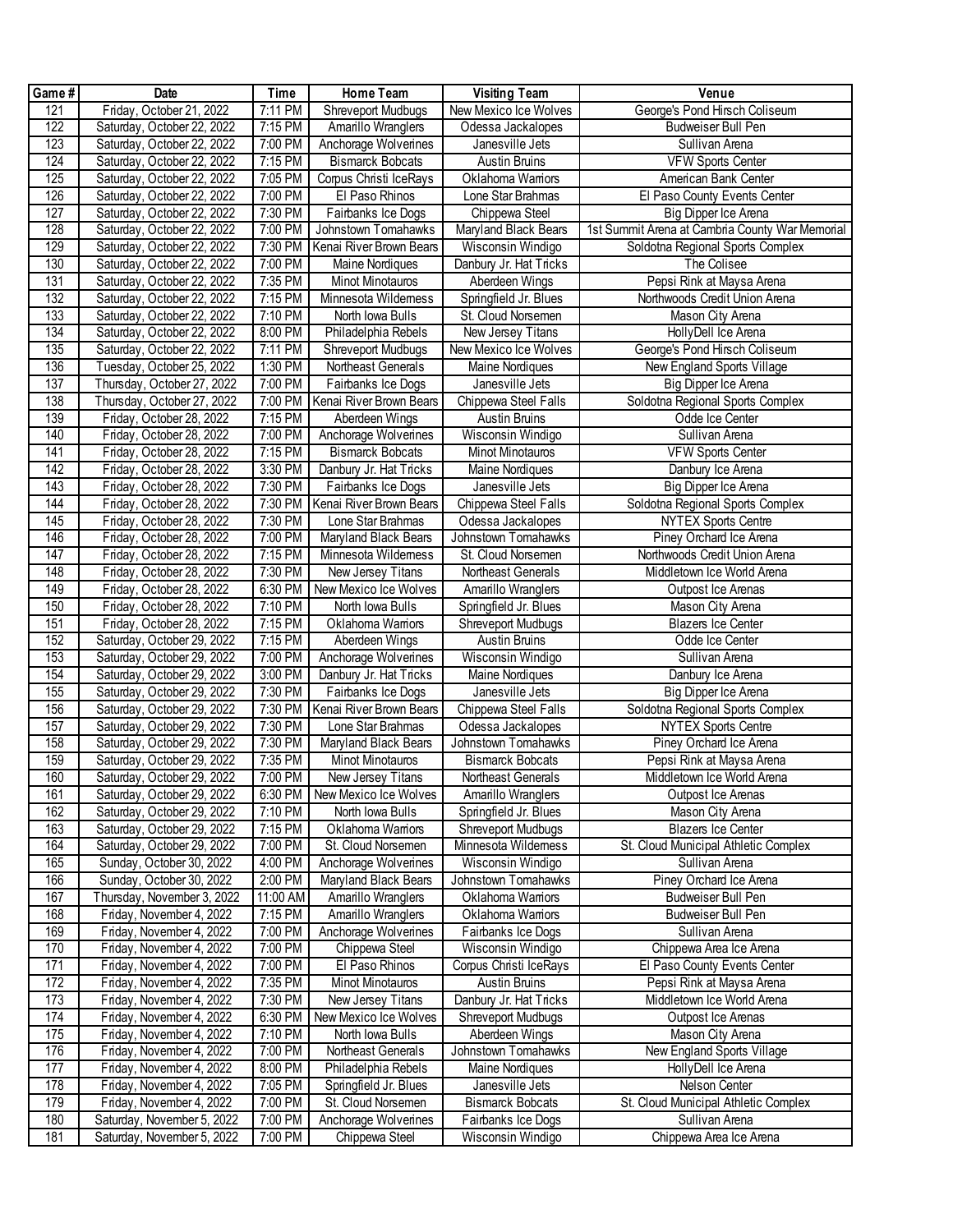| Game# | Date                        | <b>Time</b>          | Home Team               | <b>Visiting Team</b>      | Venue                                           |
|-------|-----------------------------|----------------------|-------------------------|---------------------------|-------------------------------------------------|
| 182   | Saturday, November 5, 2022  | 7:00 PM              | El Paso Rhinos          | Corpus Christi IceRays    | El Paso County Events Center                    |
| 183   | Saturday, November 5, 2022  | 7:30 PM              | Kenai River Brown Bears | Minnesota Wildemess       | Soldotna Regional Sports Complex                |
| 184   | Saturday, November 5, 2022  | 7:35 PM              | <b>Minot Minotauros</b> | Austin Bruins             | Pepsi Rink at Maysa Arena                       |
| 185   | Saturday, November 5, 2022  | 7:00 PM              | New Jersey Titans       | Danbury Jr. Hat Tricks    | Middletown Ice World Arena                      |
| 186   | Saturday, November 5, 2022  | 6:30 PM              | New Mexico Ice Wolves   | Shreveport Mudbugs        | Outpost Ice Arenas                              |
| 187   | Saturday, November 5, 2022  | 7:10 PM              | North Iowa Bulls        | Aberdeen Wings            | Mason City Arena                                |
| 188   | Saturday, November 5, 2022  | 7:00 PM              | Northeast Generals      | Johnstown Tomahawks       | New England Sports Village                      |
| 189   | Saturday, November 5, 2022  | 8:00 PM              | Philadelphia Rebels     | Maine Nordiques           | HollyDell Ice Arena                             |
| 190   | Saturday, November 5, 2022  | $6:05$ PM            | Springfield Jr. Blues   | Janesville Jets           | Nelson Center                                   |
| 191   | Saturday, November 5, 2022  | 7:00 PM              | St. Cloud Norsemen      | <b>Bismarck Bobcats</b>   | St. Cloud Municipal Athletic Complex            |
| 192   | Sunday, November 6, 2022    | 4:00 PM              | Anchorage Wolverines    | Minnesota Wildemess       | Sullivan Arena                                  |
| 193   | Thursday, November 10, 2022 | 7:00 PM              | Johnstown Tomahawks     | Danbury Jr. Hat Tricks    | 1st Summit Arena at Cambria County War Memorial |
| 194   | Friday, November 11, 2022   | 7:15 PM              | Aberdeen Wings          | North Iowa Bulls          | Odde Ice Center                                 |
| 195   | Friday, November 11, 2022   | 7:05 PM              | Austin Bruins           | Minot Minotauros          | Riverside Arena                                 |
| 196   | Friday, November 11, 2022   | 7:15 PM              | <b>Bismarck Bobcats</b> | St. Cloud Norsemen        | <b>VFW Sports Center</b>                        |
| 197   | Friday, November 11, 2022   | 7:05 PM              | Corpus Christi IceRays  | Amarillo Wranglers        | American Bank Center                            |
| 198   | Friday, November 11, 2022   | 7:30 PM              | Fairbanks Ice Dogs      | Minnesota Wildemess       | Big Dipper Ice Arena                            |
| 199   | Friday, November 11, 2022   | 7:00 PM              | Janesville Jets         | Wisconsin Windigo         | Janesville Ice Arena                            |
| 200   | Friday, November 11, 2022   | 7:30 PM              | Johnstown Tomahawks     | Danbury Jr. Hat Tricks    | 1st Summit Arena at Cambria County War Memorial |
| 201   | Friday, November 11, 2022   | 7:30 PM              | Kenai River Brown Bears | Springfield Jr. Blues     | Soldotna Regional Sports Complex                |
| 202   | Friday, November 11, 2022   | 7:30 PM              | Lone Star Brahmas       | <b>Shreveport Mudbugs</b> | <b>NYTEX Sports Centre</b>                      |
| 203   | Friday, November 11, 2022   | 7:05 PM              | Maine Nordiques         | Northeast Generals        | The Colisee                                     |
| 204   | Friday, November 11, 2022   | 7:30 PM              | Maryland Black Bears    | Philadelphia Rebels       | Piney Orchard Ice Arena                         |
| 205   | Friday, November 11, 2022   | 7:15 PM              | Odessa Jackalopes       | El Paso Rhinos            | Ector County Coliseum                           |
| 206   | Friday, November 11, 2022   | $7:15 \overline{PM}$ | Oklahoma Wamors         | New Mexico Ice Wolves     | <b>Blazers Ice Center</b>                       |
| 207   | Saturday, November 12, 2022 | 7:15 PM              | Aberdeen Wings          | North Iowa Bulls          | Odde Ice Center                                 |
| 208   | Saturday, November 12, 2022 | 7:05 PM              | <b>Austin Bruins</b>    | Minot Minotauros          | Riverside Arena                                 |
| 209   | Saturday, November 12, 2022 | 7:15 PM              | <b>Bismarck Bobcats</b> | St. Cloud Norsemen        | <b>VFW Sports Center</b>                        |
| 210   | Saturday, November 12, 2022 | 7:05 PM              | Corpus Christi IceRays  | Amarillo Wranglers        | American Bank Center                            |
| 211   | Saturday, November 12, 2022 | 7:30 PM              | Fairbanks Ice Dogs      | Minnesota Wildemess       | Big Dipper Ice Arena                            |
| 212   | Saturday, November 12, 2022 | 7:00 PM              | Janesville Jets         | Wisconsin Windigo         | Janesville Ice Arena                            |
| 213   | Saturday, November 12, 2022 | 7:30 PM              | Kenai River Brown Bears | Springfield Jr. Blues     | Soldotna Regional Sports Complex                |
| 214   | Saturday, November 12, 2022 | 7:30 PM              | Lone Star Brahmas       | Shreveport Mudbugs        | <b>NYTEX Sports Centre</b>                      |
| 215   | Saturday, November 12, 2022 | 7:00 PM              | Maine Nordiques         | Northeast Generals        | The Colisee                                     |
| 216   | Saturday, November 12, 2022 | 7:30 PM              | Maryland Black Bears    | Philadelphia Rebels       | Piney Orchard Ice Arena                         |
| 217   | Saturday, November 12, 2022 | 7:15 PM              | Odessa Jackalopes       | El Paso Rhinos            | <b>Ector County Coliseum</b>                    |
| 218   | Saturday, November 12, 2022 | $7:15 \overline{PM}$ | Oklahoma Wamors         | New Mexico Ice Wolves     | <b>Blazers Ice Center</b>                       |
| 219   | Sunday, November 13, 2022   | 5:00 PM              | Kenai River Brown Bears | Springfield Jr. Blues     | Soldotna Regional Sports Complex                |
| 220   | Tuesday, November 15, 2022  | 8:00 PM              | Philadelphia Rebels     | Maryland Black Bears      | HollyDell Ice Arena                             |
| 221   | Thursday, November 17, 2022 | 7:05 PM              | Austin Bruins           | North Iowa Bulls          | Riverside Arena                                 |
| 222   | Friday, November 18, 2022   | 7:15 PM              | Amarillo Wranglers      | El Paso Rhinos            | Budweiser Bull Pen                              |
| 223   | Friday, November 18, 2022   | 7:00 PM              | Chippewa Steel          | Minnesota Wildemess       | Chippewa Area Ice Arena                         |
| 224   | Friday, November 18, 2022   | 7:00 PM              | Danbury Jr. Hat Tricks  | Philadelphia Rebels       | Danbury Ice Arena                               |
| 225   | Friday, November 18, 2022   | 7:30 PM              | Fairbanks Ice Dogs      | Springfield Jr. Blues     | Big Dipper Ice Arena                            |
| 226   | Friday, November 18, 2022   | 7:30 PM              | Johnstown Tomahawks     | Maryland Black Bears      | 1st Summit Arena at Cambria County War Memorial |
| 227   | Friday, November 18, 2022   | 7:30 PM              | Kenai River Brown Bears | Anchorage Wolverines      | Soldotna Regional Sports Complex                |
| 228   | Friday, November 18, 2022   | 6:30 PM              | New Mexico Ice Wolves   | Corpus Christi IceRays    | Outpost Ice Arenas                              |
| 229   | Friday, November 18, 2022   | 7:10 PM              | North Iowa Bulls        | <b>Bismarck Bobcats</b>   | Mason City Arena                                |
| 230   | Friday, November 18, 2022   | 7:00 PM              | Northeast Generals      | New Jersey Titans         | New England Sports Village                      |
| 231   | Friday, November 18, 2022   | 7:15 PM              | Oklahoma Wamors         | Odessa Jackalopes         | Blazers Ice Center                              |
| 232   | Friday, November 18, 2022   | 7:00 PM              | St. Cloud Norsemen      | Minot Minotauros          | St. Cloud Municipal Athletic Complex            |
| 233   | Friday, November 18, 2022   | 7:00 PM              | Wisconsin Windigo       | Janesville Jets           | Eagle RiverHockey & Sports Arena                |
| 234   | Saturday, November 19, 2022 | 7:15 PM              | Amarillo Wranglers      | El Paso Rhinos            | <b>Budweiser Bull Pen</b>                       |
| 235   | Saturday, November 19, 2022 | 7:00 PM              | Chippewa Steel          | Minnesota Wildemess       | Chippewa Area Ice Arena                         |
| 236   | Saturday, November 19, 2022 | 7:00 PM              | Danbury Jr. Hat Tricks  | Philadelphia Rebels       | Danbury Ice Arena                               |
| 237   | Saturday, November 19, 2022 | 7:30 PM              | Fairbanks Ice Dogs      | Springfield Jr. Blues     | Big Dipper Ice Arena                            |
| 238   | Saturday, November 19, 2022 | 7:00 PM              | Johnstown Tomahawks     | Maryland Black Bears      | 1st Summit Arena at Cambria County War Memorial |
| 239   | Saturday, November 19, 2022 | 7:30 PM              | Kenai River Brown Bears | Anchorage Wolverines      | Soldotna Regional Sports Complex                |
| 240   | Saturday, November 19, 2022 | 6:30 PM              | New Mexico Ice Wolves   | Corpus Christi IceRays    | Outpost Ice Arenas                              |
| 241   | Saturday, November 19, 2022 | 7:10 PM              | North Iowa Bulls        | <b>Bismarck Bobcats</b>   | Mason City Arena                                |
| 242   | Saturday, November 19, 2022 | 7:00 PM              | Northeast Generals      | New Jersey Titans         | New England Sports Village                      |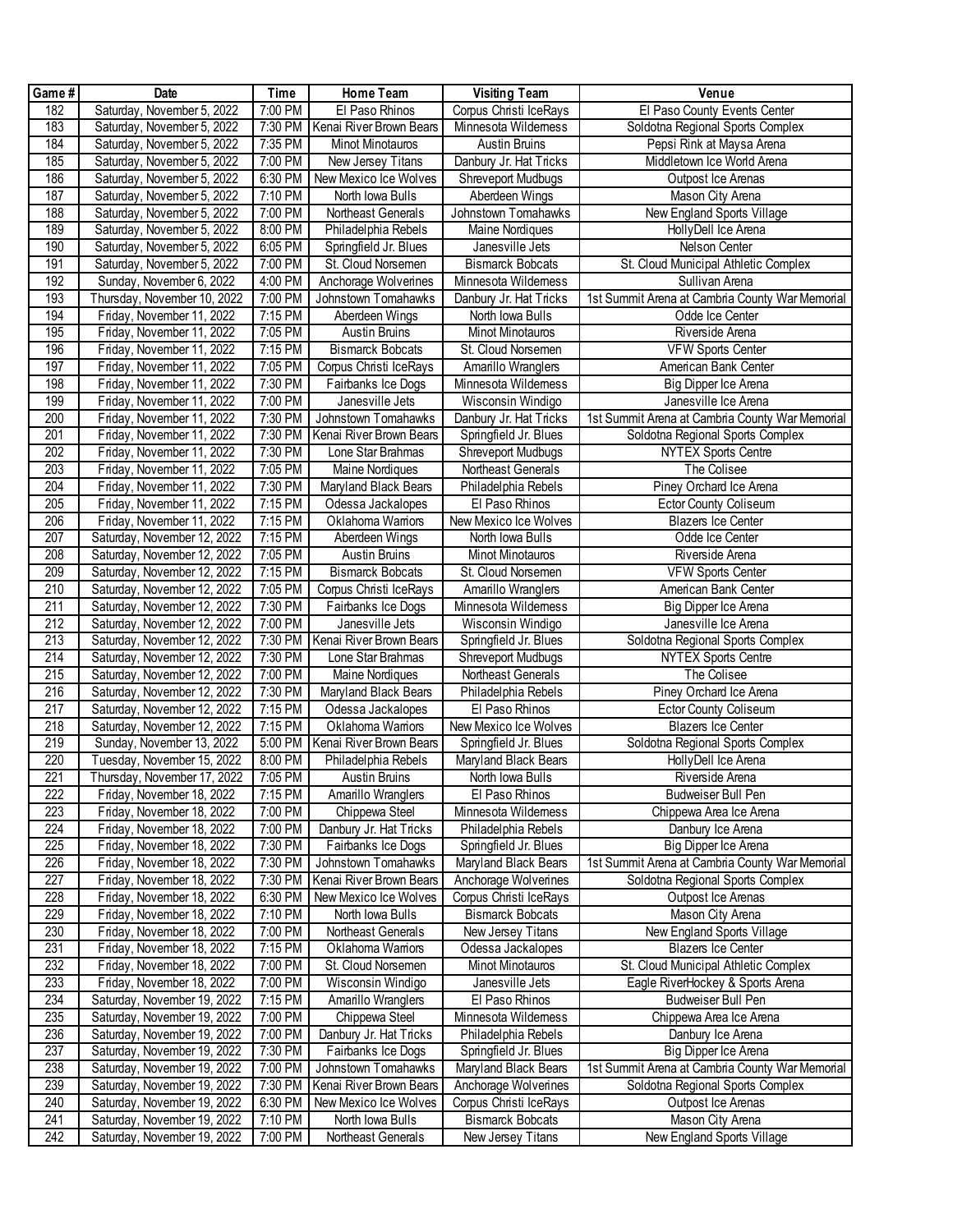| Game#            | Date                         | Time                 | Home Team                 | <b>Visiting Team</b>      | Venue                                |
|------------------|------------------------------|----------------------|---------------------------|---------------------------|--------------------------------------|
| 243              | Saturday, November 19, 2022  | 7:15 PM              | Oklahoma Wamors           | Odessa Jackalopes         | <b>Blazers Ice Center</b>            |
| 244              | Saturday, November 19, 2022  | 7:00 PM              | St. Cloud Norsemen        | Minot Minotauros          | St. Cloud Municipal Athletic Complex |
| 245              | Saturday, November 19, 2022  | 7:00 PM              | Wisconsin Windigo         | Janesville Jets           | Eagle RiverHockey & Sports Arena     |
| 246              | Tuesday, November 22, 2022   | 7:00 PM              | Maine Nordiques           | Danbury Jr. Hat Tricks    | The Colisee                          |
| 247              | Wednesday, November 23, 2022 | 7:15 PM              | <b>Bismarck Bobcats</b>   | <b>Minot Minotauros</b>   | <b>VFW Sports Center</b>             |
| 248              | Wednesday, November 23, 2022 | 7:00 PM              | <b>Maine Nordiques</b>    | Danbury Jr. Hat Tricks    | The Colisee                          |
| 249              | Wednesday, November 23, 2022 | 7:15 PM              | Minnesota Wildemess       | Chippewa Steel            | Northwoods Credit Union Arena        |
| 250              | Wednesday, November 23, 2022 | 6:30 PM              | Oklahoma Wamors           | Lone Star Brahmas         | <b>Blazers Ice Center</b>            |
| 251              | Wednesday, November 23, 2022 | 7:00 PM              | St. Cloud Norsemen        | <b>Austin Bruins</b>      | St. Cloud Municipal Athletic Complex |
| 252              | Friday, November 25, 2022    | 7:05 PM              | <b>Austin Bruins</b>      | North Iowa Bulls          | Riverside Arena                      |
| 253              | Friday, November 25, 2022    | 7:05 PM              | Corpus Christi IceRays    | New Mexico Ice Wolves     | American Bank Center                 |
| 254              | Friday, November 25, 2022    | 7:00 PM              | El Paso Rhinos            | <b>Shreveport Mudbugs</b> | El Paso County Events Center         |
| 255              | Friday, November 25, 2022    | 7:30 PM              | Fairbanks Ice Dogs        | Anchorage Wolverines      | Big Dipper Ice Arena                 |
| 256              | Friday, November 25, 2022    | 7:30 PM              | Lone Star Brahmas         | Amarillo Wranglers        | <b>NYTEX Sports Centre</b>           |
| 257              | Friday, November 25, 2022    | 7:30 PM              | Maryland Black Bears      | New Jersey Titans         | Piney Orchard Ice Arena              |
| 258              | Friday, November 25, 2022    | 7:35 PM              | Minot Minotauros          | <b>Bismarck Bobcats</b>   | Pepsi Rink at Maysa Arena            |
| 259              | Friday, November 25, 2022    | 7:15 PM              | Minnesota Wildemess       | Janesville Jets           | Northwoods Credit Union Arena        |
| 260              | Friday, November 25, 2022    | 7:15 PM              | Odessa Jackalopes         | Oklahoma Wamors           | <b>Ector County Coliseum</b>         |
| 261              | Friday, November 25, 2022    | 8:00 PM              | Philadelphia Rebels       | Johnstown Tomahawks       | HollyDell Ice Arena                  |
| 262              | Friday, November 25, 2022    | $7:00$ PM            | Wisconsin Windigo         | Chippewa Steel            | Eagle RiverHockey & Sports Arena     |
| 263              | Saturday, November 26, 2022  | 7:15 PM              | Aberdeen Wings            | <b>Bismarck Bobcats</b>   | Odde Ice Center                      |
| 264              | Saturday, November 26, 2022  | 7:05 PM              | Corpus Christi IceRays    | New Mexico Ice Wolves     | American Bank Center                 |
| 265              | Saturday, November 26, 2022  | 7:00 PM              | El Paso Rhinos            | Shreveport Mudbugs        | El Paso County Events Center         |
| 266              | Saturday, November 26, 2022  | 7:30 PM              | Fairbanks Ice Dogs        | Anchorage Wolverines      | Big Dipper Ice Arena                 |
| 267              | Saturday, November 26, 2022  | 7:30 PM              | Lone Star Brahmas         | Amarillo Wranglers        | <b>NYTEX Sports Centre</b>           |
| 268              | Saturday, November 26, 2022  | 7:30 PM              | Maryland Black Bears      | New Jersey Titans         | Piney Orchard Ice Arena              |
| 269              | Saturday, November 26, 2022  | 7:15 PM              | Minnesota Wildemess       | Janesville Jets           | Northwoods Credit Union Arena        |
| 270              | Saturday, November 26, 2022  | 7:10 PM              | North Iowa Bulls          | <b>Austin Bruins</b>      | Mason City Arena                     |
| $\overline{271}$ | Saturday, November 26, 2022  | $7:15$ PM            | Odessa Jackalopes         | Oklahoma Wamors           | <b>Ector County Coliseum</b>         |
| 272              | Saturday, November 26, 2022  | 7:30 PM              | Philadelphia Rebels       | Johnstown Tomahawks       | HollyDell Ice Arena                  |
| 273              | Saturday, November 26, 2022  | 7:00 PM              | Wisconsin Windigo         | Chippewa Steel            | Eagle RiverHockey & Sports Arena     |
| $\overline{274}$ | Sunday, November 27, 2022    | 2:30 PM              | Philadelphia Rebels       | Johnstown Tomahawks       | HollyDell Ice Arena                  |
| 275              | Thursday, December 1, 2022   | 7:05 PM              | Corpus Christi IceRays    | El Paso Rhinos            | American Bank Center                 |
| 276              | Friday, December 2, 2022     | 7:05 PM              | <b>Austin Bruins</b>      | Minot Minotauros          | Riverside Arena                      |
| 277              | Friday, December 2, 2022     | 7:15 PM              | <b>Bismarck Bobcats</b>   | Aberdeen Wings            | <b>VFW Sports Center</b>             |
| 278              | Friday, December 2, 2022     | 7:00 PM              | Chippewa Steel            | Fairbanks Ice Dogs        | Red Baron Arena                      |
| 279              | Friday, December 2, 2022     | 7:05 PM              | Corpus Christi IceRays    | El Paso Rhinos            | American Bank Center                 |
| 280              | Friday, December 2, 2022     | 7:30 PM              | Kenai River Brown Bears   | Anchorage Wolverines      | Soldotna Regional Sports Complex     |
| 281              | Friday, December 2, 2022     | 7:30 PM              | Lone Star Brahmas         | Oklahoma Wamors           | <b>NYTEX Sports Centre</b>           |
| 282              | Friday, December 2, 2022     | 7:15 PM              | Minnesota Wildemess       | St. Cloud Norsemen        | Northwoods Credit Union Arena        |
| 283              | Friday, December 2, 2022     | 7:30 PM              | New Jersey Titans         | Maine Nordiques           | Middletown Ice World Arena           |
| 284              | Friday, December 2, 2022     | 7:00 PM              | Northeast Generals        | Maryland Black Bears      | New England Sports Village           |
| 285              | Friday, December 2, 2022     | 7:15 PM              | Odessa Jackalopes         | Amarillo Wranglers        | <b>Ector County Coliseum</b>         |
| 286              | Friday, December 2, 2022     | 8:00 PM              | Philadelphia Rebels       | Danbury Jr. Hat Tricks    | HollyDell Ice Arena                  |
| 287              | Friday, December 2, 2022     | 7:11 PM              | <b>Shreveport Mudbugs</b> | New Mexico Ice Wolves     | George's Pond Hirsch Coliseum        |
| 288              | Friday, December 2, 2022     | $7:05 P\overline{M}$ | Springfield Jr. Blues     | North Iowa Bulls          | Nelson Center                        |
| 289              | Saturday, December 3, 2022   | 7:05 PM              | Austin Bruins             | Minot Minotauros          | Riverside Arena                      |
| 290              | Saturday, December 3, 2022   | 7:15 PM              | <b>Bismarck Bobcats</b>   | Aberdeen Wings            | <b>VFW Sports Center</b>             |
| 291              | Saturday, December 3, 2022   | 7:00 PM              | Chippewa Steel            | Fairbanks Ice Dogs        | Red Baron Arena                      |
| 292              | Saturday, December 3, 2022   | 7:30 PM              | Kenai River Brown Bears   | Anchorage Wolverines      | Soldotna Regional Sports Complex     |
| 293              | Saturday, December 3, 2022   | 7:30 PM              | Lone Star Brahmas         | Oklahoma Wamors           | <b>NYTEX Sports Centre</b>           |
| 294              | Saturday, December 3, 2022   | 7:00 PM              | New Jersey Titans         | Maine Nordiques           | Middletown Ice World Arena           |
| 295              | Saturday, December 3, 2022   | 7:00 PM              | Northeast Generals        | Maryland Black Bears      | New England Sports Village           |
| 296              | Saturday, December 3, 2022   | 7:15 PM              | Odessa Jackalopes         | Amarillo Wranglers        | <b>Ector County Coliseum</b>         |
| 297              | Saturday, December 3, 2022   | 7:30 PM              | Philadelphia Rebels       | Danbury Jr. Hat Tricks    | HollyDell Ice Arena                  |
| 298              | Saturday, December 3, 2022   | 7:11 PM              | Shreveport Mudbugs        | New Mexico Ice Wolves     | George's Pond Hirsch Coliseum        |
| 299              | Saturday, December 3, 2022   | 6:05 PM              | Springfield Jr. Blues     | North Iowa Bulls          | Nelson Center                        |
| 300              | Saturday, December 3, 2022   | 3:00 PM              | St. Cloud Norsemen        | Minnesota Wildemess       | St. Cloud Municipal Athletic Complex |
| 301              | Tuesday, December 6, 2022    | 7:00 PM              | New Jersey Titans         | Danbury Jr. Hat Tricks    | Middletown Ice World Arena           |
| 302              | Thursday, December 8, 2022   | 6:30 PM              | New Mexico Ice Wolves     | Oklahoma Wamors           | Outpost Ice Arenas                   |
| 303              | Thursday, December 8, 2022   | 7:15 PM              | Odessa Jackalopes         | Lone Star Brahmas         | <b>Ector County Coliseum</b>         |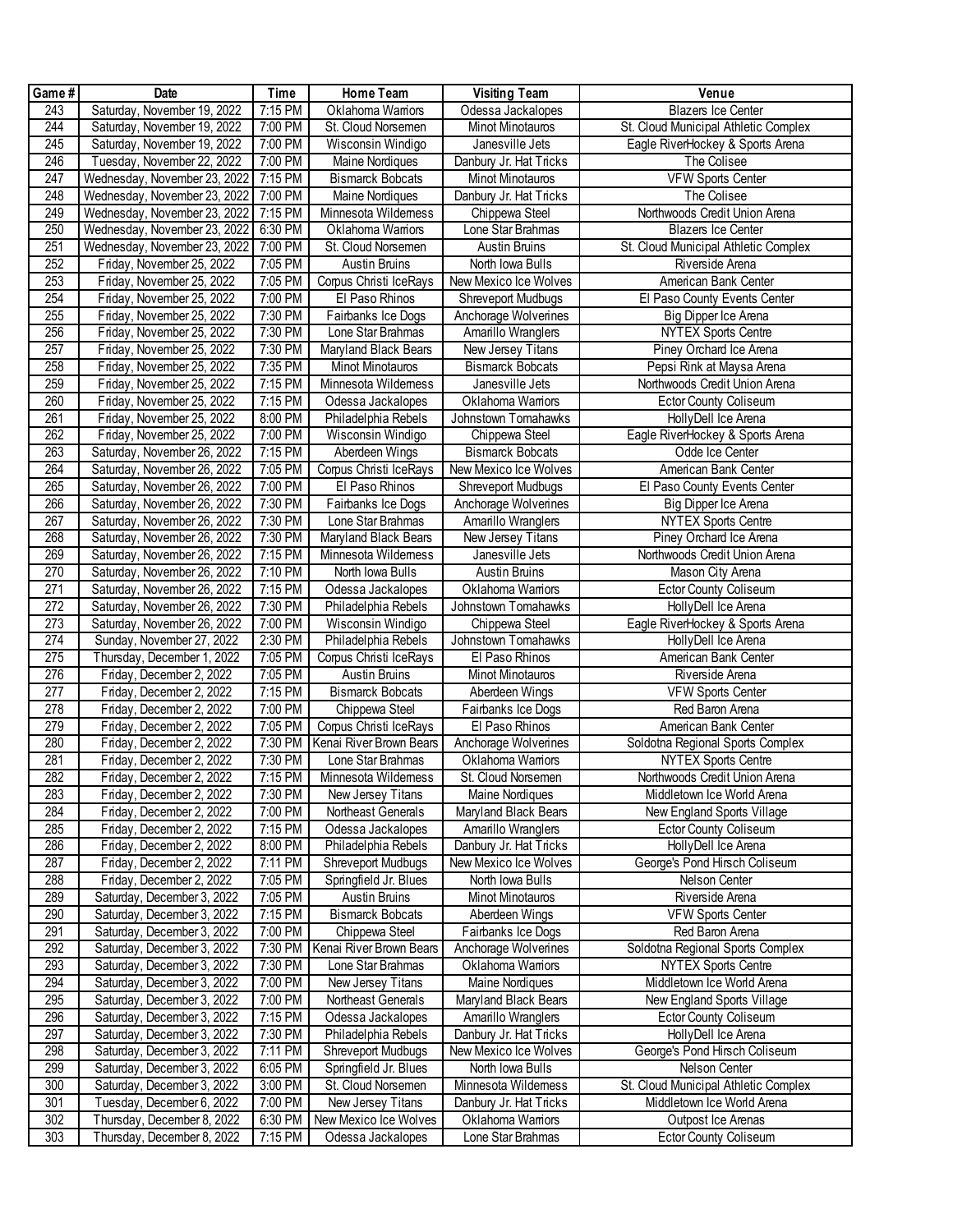| Game#            | Date                         | Time    | Home Team                 | <b>Visiting Team</b>    | Venue                                           |
|------------------|------------------------------|---------|---------------------------|-------------------------|-------------------------------------------------|
| 304              | Friday, December 9, 2022     | 7:15 PM | Aberdeen Wings            | <b>Austin Bruins</b>    | Odde Ice Center                                 |
| 305              | Friday, December 9, 2022     | 7:15 PM | Amarillo Wranglers        | Shreveport Mudbugs      | <b>Budweiser Bull Pen</b>                       |
| 306              | Friday, December 9, 2022     | 7:00 PM | Anchorage Wolverines      | Kenai River Brown Bears | Sullivan Arena                                  |
| 307              | Friday, December 9, 2022     | 7:00 PM | Chippewa Steel            | Minnesota Wildemess     | Chippewa Area Ice Arena                         |
| 308              | Friday, December 9, 2022     | 7:00 PM | El Paso Rhinos            | Lone Star Brahmas       | El Paso County Events Center                    |
| 309              | Friday, December 9, 2022     | 7:30 PM | Johnstown Tomahawks       | Maine Nordiques         | 1st Summit Arena at Cambria County War Memorial |
| 310              | Friday, December 9, 2022     | 7:30 PM | Maryland Black Bears      | Philadelphia Rebels     | Piney Orchard Ice Arena                         |
| 311              | Friday, December 9, 2022     | 7:30 PM | New Jersey Titans         | Northeast Generals      | Middletown Ice World Arena                      |
| 312              | Friday, December 9, 2022     | 6:30 PM | New Mexico Ice Wolves     | Oklahoma Wamors         | Outpost Ice Arenas                              |
| 313              | Friday, December 9, 2022     | 7:15 PM | Odessa Jackalopes         | Corpus Christi IceRays  | Ector County Coliseum                           |
| $\overline{314}$ | Friday, December 9, 2022     | 7:00 PM | St. Cloud Norsemen        | Minot Minotauros        | St. Cloud Municipal Athletic Complex            |
| 315              | Friday, December 9, 2022     | 7:00 PM | Wisconsin Windigo         | Springfield Jr. Blues   | Eagle RiverHockey & Sports Arena                |
| 316              | Saturday, December 10, 2022  | 7:15 PM | Aberdeen Wings            | <b>Austin Bruins</b>    | Odde Ice Center                                 |
| $\overline{317}$ | Saturday, December 10, 2022  | 7:15 PM | Amarillo Wranglers        | Shreveport Mudbugs      | Budweiser Bull Pen                              |
| 318              | Saturday, December 10, 2022  | 7:00 PM | Anchorage Wolverines      | Kenai River Brown Bears | Sullivan Arena                                  |
| 319              | Saturday, December 10, 2022  | 7:00 PM | El Paso Rhinos            | Lone Star Brahmas       | El Paso County Events Center                    |
| 320              | Saturday, December 10, 2022  | 7:00 PM | Janesville Jets           | Minnesota Wildemess     | Janesville Ice Arena                            |
| 321              | Saturday, December 10, 2022  | 7:00 PM | Johnstown Tomahawks       | Maine Nordiques         | 1st Summit Arena at Cambria County War Memorial |
| 322              | Saturday, December 10, 2022  | 7:30 PM | Maryland Black Bears      | Philadelphia Rebels     | Piney Orchard Ice Arena                         |
| 323              | Saturday, December 10, 2022  | 7:30 PM | New Jersey Titans         | Northeast Generals      | Middletown Ice World Arena                      |
| 324              | Saturday, December 10, 2022  | 7:15 PM | Odessa Jackalopes         | Corpus Christi IceRays  | <b>Ector County Coliseum</b>                    |
| 325              | Saturday, December 10, 2022  | 7:00 PM | St. Cloud Norsemen        | Minot Minotauros        | St. Cloud Municipal Athletic Complex            |
| 326              | Saturday, December 10, 2022  | 7:00 PM | Wisconsin Windigo         | Springfield Jr. Blues   | Eagle RiverHockey & Sports Arena                |
| 327              | Sunday, December 11, 2022    | 7:00 PM | Janesville Jets           | Minnesota Wildemess     | Janesville Ice Arena                            |
| 328              | Sunday, December 11, 2022    | 2:00 PM | New Mexico Ice Wolves     | El Paso Rhinos          | Los Alamos                                      |
| 329              | Wednesday, December 14, 2022 | 6:30 PM | Oklahoma Wamors           | Lone Star Brahmas       | <b>Blazers Ice Center</b>                       |
| 330              | Thursday, December 15, 2022  | 7:00 PM | Chippewa Steel            | Kenai River Brown Bears | Chippewa Area Ice Arena                         |
| 331              | Thursday, December 15, 2022  | 6:10 PM | North Iowa Bulls          | St. Cloud Norsemen      | Mason City Arena                                |
| 332              | Friday, December 16, 2022    | 7:05 PM | <b>Austin Bruins</b>      | Aberdeen Wings          | Riverside Arena                                 |
| 333              | Friday, December 16, 2022    | 7:00 PM | Chippewa Steel            | Kenai River Brown Bears | Chippewa Area Ice Arena                         |
| 334              | Friday, December 16, 2022    | 7:00 PM | Danbury Jr. Hat Tricks    | Northeast Generals      | Danbury Ice Arena                               |
| 335              | Friday, December 16, 2022    | 7:00 PM | Janesville Jets           | Fairbanks Ice Dogs      | Janesville Ice Arena                            |
| 336              | Friday, December 16, 2022    | 7:30 PM | Johnstown Tomahawks       | New Jersey Titans       | 1st Summit Arena at Cambria County War Memorial |
| 337              | Friday, December 16, 2022    | 7:30 PM | Lone Star Brahmas         | New Mexico Ice Wolves   | <b>NYTEX Sports Centre</b>                      |
| 338              | Friday, December 16, 2022    | 7:05 PM | Maine Nordiques           | Maryland Black Bears    | The Colisee                                     |
| 339              | Friday, December 16, 2022    | 7:35 PM | Minot Minotauros          | <b>Bismarck Bobcats</b> | Pepsi Rink at Maysa Arena                       |
| 340              | Friday, December 16, 2022    | 7:15 PM | Odessa Jackalopes         | Oklahoma Wamors         | <b>Ector County Coliseum</b>                    |
| 341              | Friday, December 16, 2022    | 7:11 PM | Shreveport Mudbugs        | Corpus Christi IceRays  | George's Pond Hirsch Coliseum                   |
| $\overline{342}$ | Friday, December 16, 2022    | 7:05 PM | Springfield Jr. Blues     | Minnesota Wildemess     | Nelson Center                                   |
| 343              | Friday, December 16, 2022    | 7:00 PM | St. Cloud Norsemen        | North Iowa Bulls        | St. Cloud Municipal Athletic Complex            |
| 344              | Friday, December 16, 2022    | 7:00 PM | Wisconsin Windigo         | Anchorage Wolverines    | Eagle RiverHockey & Sports Arena                |
| 345              | Saturday, December 17, 2022  | 7:15 PM | Amarillo Wranglers        | El Paso Rhinos          | <b>Budweiser Bull Pen</b>                       |
| 346              | Saturday, December 17, 2022  | 7:05 PM | Austin Bruins             | Aberdeen Wings          | Riverside Arena                                 |
| 347              | Saturday, December 17, 2022  | 7:15 PM | <b>Bismarck Bobcats</b>   | Minot Minotauros        | <b>VFW Sports Center</b>                        |
| 348              | Saturday, December 17, 2022  | 7:00 PM | Danbury Jr. Hat Tricks    | Northeast Generals      | Danbury Ice Arena                               |
| 349              | Saturday, December 17, 2022  | 7:00 PM | Janesville Jets           | Fairbanks Ice Dogs      | Janesville Ice Arena                            |
| 350              | Saturday, December 17, 2022  | 7:00 PM | Johnstown Tomahawks       | New Jersey Titans       | 1st Summit Arena at Cambria County War Memorial |
| 351              | Saturday, December 17, 2022  | 7:30 PM | Lone Star Brahmas         | New Mexico Ice Wolves   | <b>NYTEX Sports Centre</b>                      |
| 352              | Saturday, December 17, 2022  | 7:00 PM | Maine Nordiques           | Maryland Black Bears    | The Colisee                                     |
| 353              | Saturday, December 17, 2022  | 7:15 PM | Odessa Jackalopes         | Oklahoma Wamors         | <b>Ector County Coliseum</b>                    |
| 354              | Saturday, December 17, 2022  | 7:11 PM | <b>Shreveport Mudbugs</b> | Corpus Christi IceRays  | George's Pond Hirsch Coliseum                   |
| 355              | Saturday, December 17, 2022  | 6:05 PM | Springfield Jr. Blues     | Minnesota Wildemess     | Nelson Center                                   |
| 356              | Saturday, December 17, 2022  | 7:00 PM | St. Cloud Norsemen        | North Iowa Bulls        | St. Cloud Municipal Athletic Complex            |
| 357              | Saturday, December 17, 2022  | 7:00 PM | Wisconsin Windigo         | Anchorage Wolverines    | Eagle RiverHockey & Sports Arena                |
| 358              | Sunday, December 18, 2022    | 4:05 PM | Amarillo Wranglers        | El Paso Rhinos          | Budweiser Bull Pen                              |
| 359              | Monday, December 19, 2022    | 3:30 PM | Danbury Jr. Hat Tricks    | Philadelphia Rebels     | Danbury Ice Arena                               |
| 360              | Thursday, December 29, 2022  | 7:05 PM | Corpus Christi IceRays    | Shreveport Mudbugs      | American Bank Center                            |
| 361              | Friday, December 30, 2022    | 7:15 PM | Aberdeen Wings            | St. Cloud Norsemen      | Odde Ice Center                                 |
| 362              | Friday, December 30, 2022    | TBD     | Amarillo Wranglers        | New Mexico Ice Wolves   | <b>Budweiser Bull Pen</b>                       |
| 363              | Friday, December 30, 2022    | 7:05 PM | Austin Bruins             | North Iowa Bulls        | Riverside Arena                                 |
| 364              | Friday, December 30, 2022    | 7:05 PM | Corpus Christi IceRays    | Shreveport Mudbugs      | American Bank Center                            |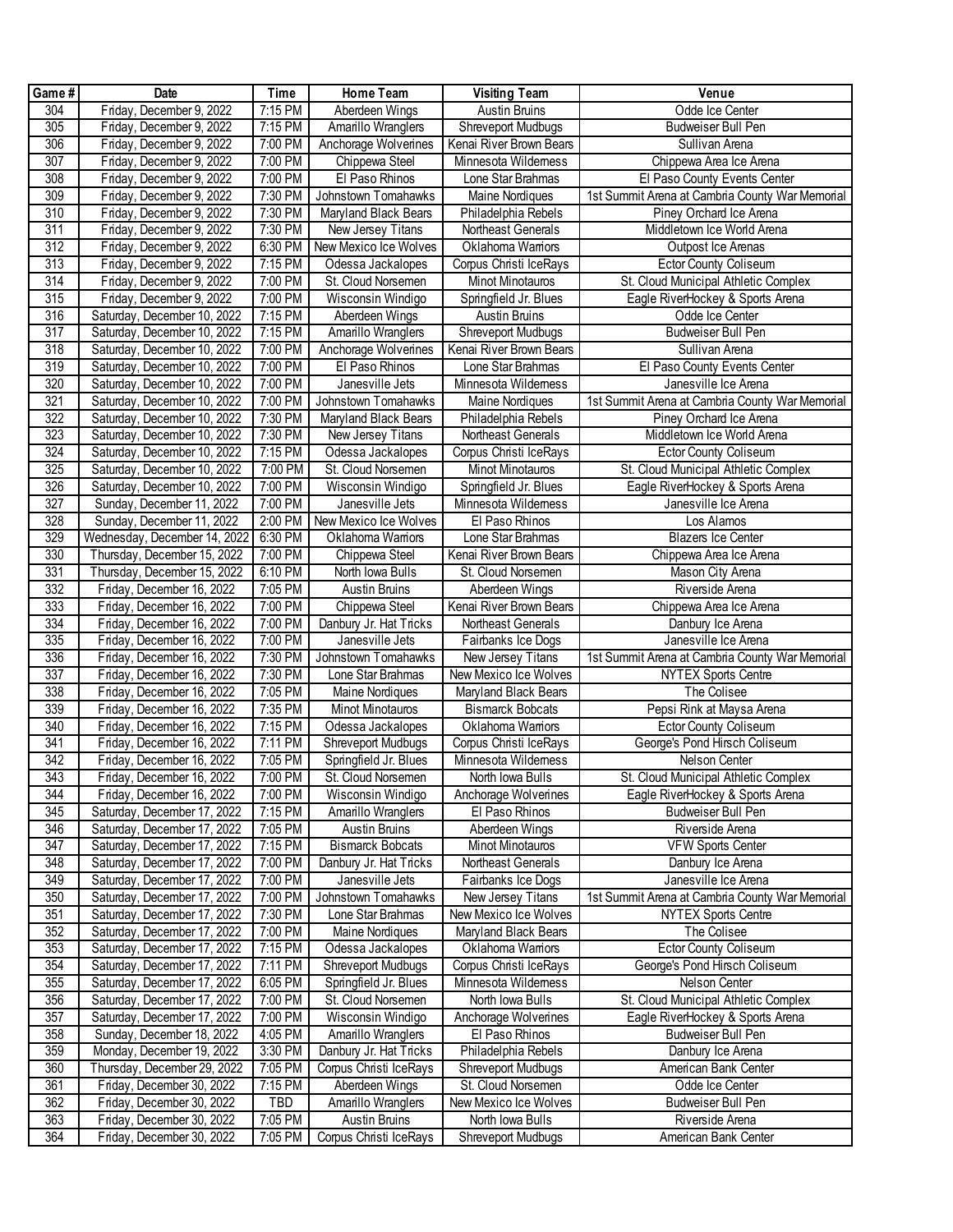| Game#            | Date                        | Time      | Home Team                     | <b>Visiting Team</b>    | Venue                                           |
|------------------|-----------------------------|-----------|-------------------------------|-------------------------|-------------------------------------------------|
| 365              | Friday, December 30, 2022   | 7:30 PM   | Johnstown Tomahawks           | Northeast Generals      | 1st Summit Arena at Cambria County War Memorial |
| 366              | Friday, December 30, 2022   | 7:05 PM   | Maine Nordiques               | Danbury Jr. Hat Tricks  | The Colisee                                     |
| 367              | Friday, December 30, 2022   | 7:35 PM   | Minot Minotauros              | <b>Bismarck Bobcats</b> | Pepsi Rink at Maysa Arena                       |
| 368              | Friday, December 30, 2022   | 7:00 PM   | Wisconsin Windigo             | Kenai River Brown Bears | Eagle RiverHockey & Sports Arena                |
| 369              | Friday, December 30, 2022   | 7:05 PM   | Janesville Jets               | Anchorage Wolverines    | Janesville Ice Arena                            |
| 370              | Saturday, December 31, 2022 | 7:15 PM   | Aberdeen Wings                | St. Cloud Norsemen      | Odde Ice Center                                 |
| 371              | Saturday, December 31, 2022 | 7:15 PM   | Amarillo Wranglers            | New Mexico Ice Wolves   | Budweiser Bull Pen                              |
| $\overline{372}$ | Saturday, December 31, 2022 | 7:15 PM   | <b>Bismarck Bobcats</b>       | <b>Minot Minotauros</b> | <b>VFW Sports Center</b>                        |
| 373              | Saturday, December 31, 2022 | 7:05 PM   | Janesville Jets               | Anchorage Wolverines    | Janesville Ice Arena                            |
| $\overline{374}$ | Saturday, December 31, 2022 | 7:00 PM   | Chippewa Steel                | Fairbanks Ice Dogs      | Chippewa Area Ice Arena                         |
| 375              | Saturday, December 31, 2022 | 6:00 PM   | Johnstown Tomahawks           | Northeast Generals      | 1st Summit Arena at Cambria County War Memorial |
| 376              | Saturday, December 31, 2022 | 7:00 PM   | Lone Star Brahmas             | Oklahoma Wamors         | <b>NYTEX Sports Centre</b>                      |
| 377              | Saturday, December 31, 2022 | 7:00 PM   | Maine Nordiques               | Danbury Jr. Hat Tricks  | The Colisee                                     |
| 378              | Saturday, December 31, 2022 | 7:10 PM   | North Iowa Bulls              | <b>Austin Bruins</b>    | Mason City Arena                                |
| 379              | Saturday, December 31, 2022 | 7:00 PM   | Wisconsin Windigo             | Kenai River Brown Bears | Eagle RiverHockey & Sports Arena                |
| 380              | Sunday, January 1, 2023     | 5:30 PM   | North Iowa Bulls              | <b>Austin Bruins</b>    | Mason City Arena                                |
| 381              | Wednesday, January 4, 2023  | 7:00 PM   | Janesville Jets               | Anchorage Wolverines    | Janesville Ice Arena                            |
| 382              | Thursday, January 5, 2023   | 7:05 PM   | Corpus Christi IceRays        | Odessa Jackalopes       | American Bank Center                            |
| 383              | Thursday, January 5, 2023   | 7:05 PM   | Minot Minotauros              | St. Cloud Norsemen      | Pepsi Rink at Maysa Arena                       |
| 384              | Friday, January 6, 2023     | 7:15 PM   | Amarillo Wranglers            | Oklahoma Wamors         | <b>Budweiser Bull Pen</b>                       |
| 385              | Friday, January 6, 2023     | 7:05 PM   | Austin Bruins                 | Aberdeen Wings          | Riverside Arena                                 |
| 386              | Friday, January 6, 2023     | 7:05 PM   | Corpus Christi IceRays        | Odessa Jackalopes       | American Bank Center                            |
| 387              | Friday, January 6, 2023     | 7:00 PM   | Janesville Jets               | Chippewa Steel          | Janesville Ice Arena                            |
| 388              | Friday, January 6, 2023     | 7:30 PM   | Maryland Black Bears          | Maine Nordiques         | Piney Orchard Ice Arena                         |
| 389              | Friday, January 6, 2023     | 7:35 PM   | Minot Minotauros              | St. Cloud Norsemen      | Pepsi Rink at Maysa Arena                       |
| 390              | Friday, January 6, 2023     | $7:15$ PM | Minnesota Wildemess           | Kenai River Brown Bears | Northwoods Credit Union Arena                   |
| 391              | Friday, January 6, 2023     | 7:30 PM   | New Jersey Titans             | Johnstown Tomahawks     | Middletown Ice World Arena                      |
| 392              | Friday, January 6, 2023     | 6:30 PM   | New Mexico Ice Wolves         | Lone Star Brahmas       | Outpost Ice Arenas                              |
| 393              | Friday, January 6, 2023     | $7:10$ PM | North Iowa Bulls              | <b>Bismarck Bobcats</b> | Mason City Arena                                |
| 394              | Friday, January 6, 2023     | 8:00 PM   | Philadelphia Rebels           | Northeast Generals      | HollyDell Ice Arena                             |
| 395              | Friday, January 6, 2023     | 7:11 PM   | Shreveport Mudbugs            | El Paso Rhinos          | George's Pond Hirsch Coliseum                   |
| 396              | Friday, January 6, 2023     | 7:05 PM   | Springfield Jr. Blues         | Fairbanks Ice Dogs      | Nelson Center                                   |
| 397              | Saturday, January 7, 2023   | 7:15 PM   | Amarillo Wranglers            | Oklahoma Wamors         | Budweiser Bull Pen                              |
| 398              | Saturday, January 7, 2023   | 7:05 PM   | Austin Bruins                 | Aberdeen Wings          | Riverside Arena                                 |
| 399              | Saturday, January 7, 2023   | $7:00$ PM | Janesville Jets               | Chippewa Steel          | Janesville Ice Arena                            |
| 400              | Saturday, January 7, 2023   | 7:30 PM   | Maryland Black Bears          | Maine Nordiques         | Piney Orchard Ice Arena                         |
| 401              | Saturday, January 7, 2023   | 7:35 PM   | Minot Minotauros              | St. Cloud Norsemen      | Pepsi Rink at Maysa Arena                       |
| 402              | Saturday, January 7, 2023   | 7:15 PM   | Minnesota Wildemess           | Kenai River Brown Bears | Northwoods Credit Union Arena                   |
| 403              | Saturday, January 7, 2023   | 7:00 PM   | New Jersey Titans             | Johnstown Tomahawks     | Middletown Ice World Arena                      |
| 404              | Saturday, January 7, 2023   |           | 6:30 PM New Mexico Ice Wolves | Lone Star Brahmas       | Outpost Ice Arenas                              |
| 405              | Saturday, January 7, 2023   | 7:10 PM   | North Iowa Bulls              | <b>Bismarck Bobcats</b> | Mason City Arena                                |
| 406              | Saturday, January 7, 2023   | 8:00 PM   | Philadelphia Rebels           | Northeast Generals      | HollyDell Ice Arena                             |
| 407              | Saturday, January 7, 2023   | 7:11 PM   | Shreveport Mudbugs            | El Paso Rhinos          | George's Pond Hirsch Coliseum                   |
| 408              | Saturday, January 7, 2023   | 6:05 PM   | Springfield Jr. Blues         | Fairbanks Ice Dogs      | Nelson Center                                   |
| 409              | Tuesday, January 10, 2023   | 3:00 PM   | Danbury Jr. Hat Tricks        | Philadelphia Rebels     | Danbury Ice Arena                               |
| 410              | Fuesday, January 10, 2023   | 7:00 PM   | El Paso Rhinos                | New Mexico Ice Wolves   | El Paso County Events Center                    |
| 411              | Friday, January 13, 2023    | 7:30 PM   | Fairbanks Ice Dogs            | Kenai River Brown Bears | Big Dipper Ice Arena                            |
| 412              | Friday, January 13, 2023    | 7:15 PM   | Amarillo Wranglers            | Odessa Jackalopes       | Budweiser Bull Pen                              |
| 413              | Friday, January 13, 2023    | 7:05 PM   | Austin Bruins                 | St. Cloud Norsemen      | Riverside Arena                                 |
| 414              | Friday, January 13, 2023    | 7:15 PM   | <b>Bismarck Bobcats</b>       | North Iowa Bulls        | <b>VFW Sports Center</b>                        |
| 415              | Friday, January 13, 2023    | 7:00 PM   | Danbury Jr. Hat Tricks        | Maryland Black Bears    | Danbury Ice Arena                               |
| 416              | Friday, January 13, 2023    | 7:30 PM   | Johnstown Tomahawks           | Maine Nordiques         | 1st Summit Arena at Cambria County War Memorial |
| 417              | Friday, January 13, 2023    | 7:30 PM   | Lone Star Brahmas             | El Paso Rhinos          | <b>NYTEX Sports Centre</b>                      |
| 418              | Friday, January 13, 2023    | 7:35 PM   | Minot Minotauros              | Aberdeen Wings          | Pepsi Rink at Maysa Arena                       |
| 419              | Friday, January 13, 2023    | 7:30 PM   | New Jersey Titans             | Philadelphia Rebels     | Middletown Ice World Arena                      |
| 420              | Friday, January 13, 2023    | 6:30 PM   | New Mexico Ice Wolves         | Corpus Christi IceRays  | Outpost Ice Arenas                              |
| 421              | Friday, January 13, 2023    | 7:11 PM   | Shreveport Mudbugs            | Oklahoma Wamors         | George's Pond Hirsch Coliseum                   |
| 422              | Friday, January 13, 2023    | 7:00 PM   | Janesville Jets               | Springfield Jr. Blues   | Janesville Ice Arena                            |
| 423              | Friday, January 13, 2023    | 7:00 PM   | Wisconsin Windigo             | Minnesota Wildemess     | Eagle RiverHockey & Sports Arena                |
| 424              | Saturday, January 14, 2023  | 7:30 PM   | Fairbanks Ice Dogs            | Kenai River Brown Bears | Big Dipper Ice Arena                            |
| 425              | Saturday, January 14, 2023  | 7:15 PM   | Amarillo Wranglers            | Odessa Jackalopes       | Budweiser Bull Pen                              |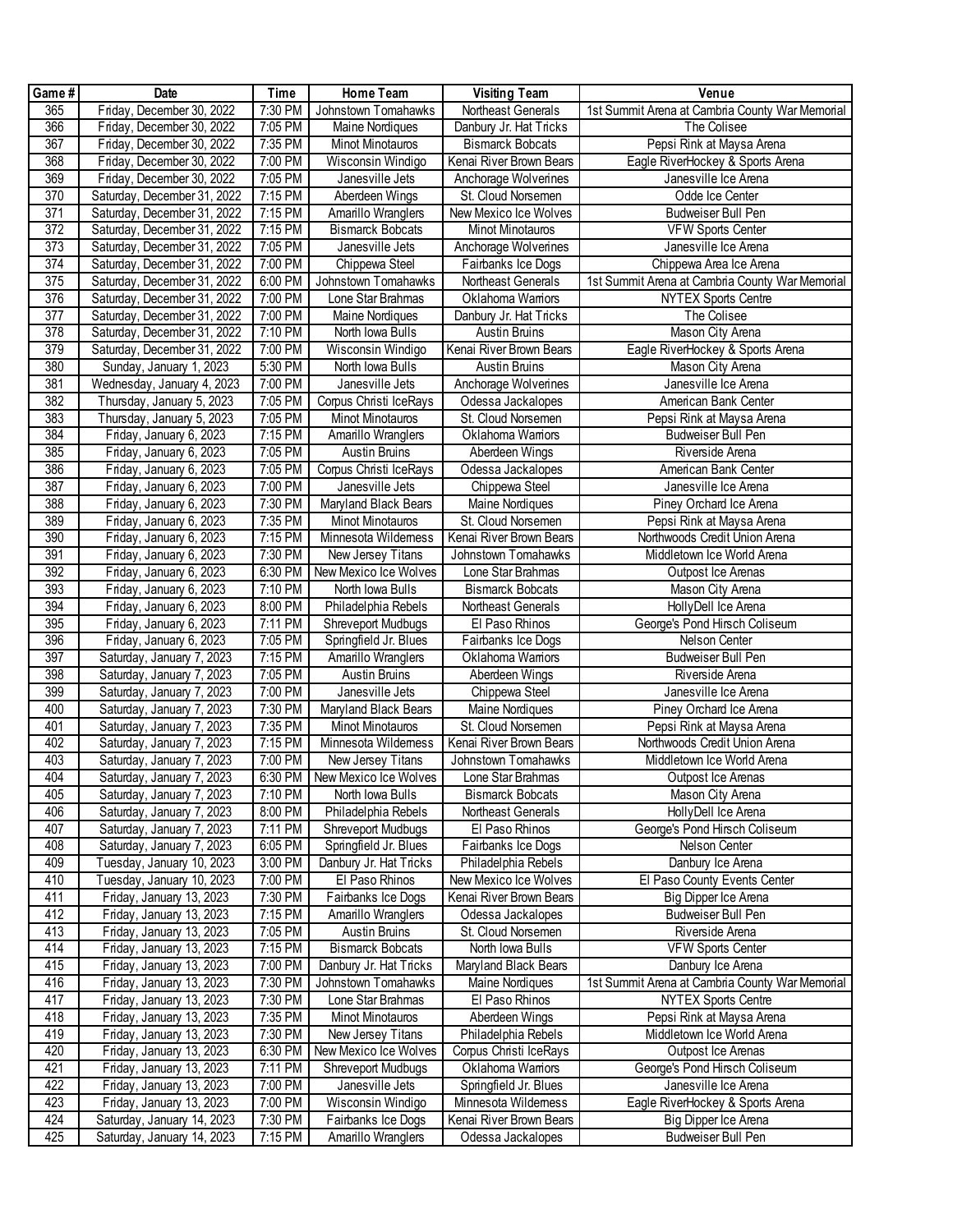| Game#      | Date                                                 | Time               | Home Team                                   | <b>Visiting Team</b>                          | Venue                                           |
|------------|------------------------------------------------------|--------------------|---------------------------------------------|-----------------------------------------------|-------------------------------------------------|
| 426        | Saturday, January 14, 2023                           | 7:15 PM            | <b>Bismarck Bobcats</b>                     | North Iowa Bulls                              | <b>VFW Sports Center</b>                        |
| 427        | Saturday, January 14, 2023                           | 7:00 PM            | Danbury Jr. Hat Tricks                      | Maryland Black Bears                          | Danbury Ice Arena                               |
| 428        | Saturday, January 14, 2023                           | 7:00 PM            | Johnstown Tomahawks                         | <b>Maine Nordiques</b>                        | 1st Summit Arena at Cambria County War Memorial |
| 429        | Saturday, January 14, 2023                           | 7:30 PM            | Lone Star Brahmas                           | El Paso Rhinos                                | <b>NYTEX Sports Centre</b>                      |
| 430        | Saturday, January 14, 2023                           | 7:35 PM            | <b>Minot Minotauros</b>                     | Aberdeen Wings                                | Pepsi Rink at Maysa Arena                       |
| 431        | Saturday, January 14, 2023                           | 6:30 PM            | New Mexico Ice Wolves                       | Corpus Christi IceRays                        | Outpost Ice Arenas                              |
| 432        | Saturday, January 14, 2023                           | 7:30 PM            | Philadelphia Rebels                         | New Jersey Titans                             | HollyDell Ice Arena                             |
| 433        | Saturday, January 14, 2023                           | 7:11 PM            | Shreveport Mudbugs                          | Oklahoma Wamors                               | George's Pond Hirsch Coliseum                   |
| 434        | Saturday, January 14, 2023                           | 7:00 PM            | Janesville Jets                             | Springfield Jr. Blues                         | Janesville Ice Arena                            |
| 435        | Saturday, January 14, 2023                           | 7:00 PM            | St. Cloud Norsemen                          | <b>Austin Bruins</b>                          | St. Cloud Municipal Athletic Complex            |
| 436        | Saturday, January 14, 2023                           | 7:00 PM            | Wisconsin Windigo                           | Minnesota Wildemess                           | Eagle RiverHockey & Sports Arena                |
| 437        | Monday, January 16, 2023                             | 2:00 PM            | Lone Star Brahmas                           | Odessa Jackalopes                             | <b>NYTEX Sports Centre</b>                      |
| 438        | Thursday, January 19, 2023                           | 7:00 PM            | Fairbanks Ice Dogs                          | Wisconsin Windigo                             | Big Dipper Ice Arena                            |
| 439        | Thursday, January 19, 2023                           | 7:15 PM            | Aberdeen Wings                              | <b>Bismarck Bobcats</b>                       | Odde Ice Center                                 |
| 440        | Thursday, January 19, 2023                           | 7:00 PM            | Northeast Generals                          | Philadelphia Rebels                           | New England Sports Village                      |
| 441        | Friday, January 20, 2023                             | 7:30 PM            | Fairbanks Ice Dogs                          | Wisconsin Windigo                             | Big Dipper Ice Arena                            |
| 442        | Friday, January 20, 2023                             | 7:00 PM            | Anchorage Wolverines                        | Kenai River Brown Bears                       | Sullivan Arena                                  |
| 443        | Friday, January 20, 2023                             | 7:15 PM            | <b>Bismarck Bobcats</b>                     | Aberdeen Wings                                | <b>VFW Sports Center</b>                        |
| 444        | Friday, January 20, 2023                             | 7:00 PM            | Chippewa Steel                              | Minnesota Wildemess                           | Chippewa Area Ice Arena                         |
| 445        | Friday, January 20, 2023                             | 7:05 PM            | Corpus Christi IceRays                      | Lone Star Brahmas                             | American Bank Center                            |
| 446        | Friday, January 20, 2023                             | 3:30 PM            | Danbury Jr. Hat Tricks                      | New Jersey Titans                             | Danbury Ice Arena                               |
| 447        | Friday, January 20, 2023                             | 7:05 PM            | Maine Nordiques                             | Maryland Black Bears                          | The Colisee                                     |
| 448<br>449 | Friday, January 20, 2023                             | 6:30 PM            | New Mexico Ice Wolves                       | Amarillo Wranglers                            | Outpost Ice Arenas                              |
| 450        | Friday, January 20, 2023<br>Friday, January 20, 2023 | 7:00 PM<br>7:05 PM | Northeast Generals<br>Springfield Jr. Blues | Philadelphia Rebels<br>Janesville Jets        | New England Sports Village<br>Nelson Center     |
| 451        | Friday, January 20, 2023                             | 7:15 PM            | Oklahoma Warriors                           | El Paso Rhinos                                | <b>Blazers Ice Center</b>                       |
| 452        | Friday, January 20, 2023                             | 7:11 PM            | Shreveport Mudbugs                          | Odessa Jackalopes                             | George's Pond Hirsch Coliseum                   |
| 453        | Friday, January 20, 2023                             | 7:00 PM            | St. Cloud Norsemen                          | <b>Austin Bruins</b>                          | St. Cloud Municipal Athletic Complex            |
| 454        | Saturday, January 21, 2023                           | 7:30 PM            | Fairbanks Ice Dogs                          | Wisconsin Windigo                             | Big Dipper Ice Arena                            |
| 455        | Saturday, January 21, 2023                           | 7:00 PM            | Anchorage Wolverines                        | Kenai River Brown Bears                       | Sullivan Arena                                  |
| 456        | Saturday, January 21, 2023                           | 6:05 PM            | Springfield Jr. Blues                       | Janesville Jets                               | Nelson Center                                   |
| 457        | Saturday, January 21, 2023                           | 7:05 PM            | <b>Austin Bruins</b>                        | St. Cloud Norsemen                            | Riverside Arena                                 |
| 458        | Saturday, January 21, 2023                           | 7:15 PM            | <b>Bismarck Bobcats</b>                     | Aberdeen Wings                                | VFW Sports Center                               |
| 459        | Saturday, January 21, 2023                           | 7:05 PM            | Corpus Christi IceRays                      | Lone Star Brahmas                             | American Bank Center                            |
| 460        | Saturday, January 21, 2023                           | 3:30 PM            | Danbury Jr. Hat Tricks                      | New Jersey Titans                             | Danbury Ice Arena                               |
| 461        | Saturday, January 21, 2023                           | 7:00 PM            | Maine Nordiques                             | Maryland Black Bears                          | The Colisee                                     |
| 462        | Saturday, January 21, 2023                           | 7:15 PM            | Minnesota Wildemess                         | Chippewa Steel                                | Northwoods Credit Union Arena                   |
| 463        | Saturday, January 21, 2023                           | 6:30 PM            | New Mexico Ice Wolves                       | Amarillo Wranglers                            | Outpost Ice Arenas                              |
| 464        | Saturday, January 21, 2023                           | 7:15 PM            | Oklahoma Wamors                             | El Paso Rhinos                                | <b>Blazers Ice Center</b>                       |
| 465        | Saturday, January 21, 2023                           | 7:11 PM<br>7:15 PM | <b>Shreveport Mudbugs</b>                   | Odessa Jackalopes                             | George's Pond Hirsch Coliseum                   |
| 466<br>467 | Friday, January 27, 2023<br>Friday, January 27, 2023 | 7:00 PM            | Aberdeen Wings<br>Anchorage Wolverines      | <b>Bismarck Bobcats</b><br>Fairbanks Ice Dogs | Odde Ice Center<br>Sullivan Arena               |
| 468        | Friday, January 27, 2023                             | 7:00 PM            | Danbury Jr. Hat Tricks                      | Johnstown Tomahawks                           | Danbury Ice Arena                               |
| 469        | Friday, January 27, 2023                             | 7:00 PM            | El Paso Rhinos                              | Amarillo Wranglers                            | El Paso County Events Center                    |
| 470        | Friday, January 27, 2023                             | 7:00 PM            | Janesville Jets                             | Chippewa Steel                                | Janesville Ice Arena                            |
| 471        | Friday, January 27, 2023                             | 7:30 PM            | Kenai River Brown Bears                     | Wisconsin Windigo                             | Soldotna Regional Sports Complex                |
| 472        | Friday, January 27, 2023                             | 7:30 PM            | Maryland Black Bears                        | Northeast Generals                            | Piney Orchard Ice Arena                         |
| 473        | Friday, January 27, 2023                             | 7:35 PM            | Minot Minotauros                            | <b>Austin Bruins</b>                          | Pepsi Rink at Maysa Arena                       |
| 474        | Friday, January 27, 2023                             | 7:15 PM            | Odessa Jackalopes                           | New Mexico Ice Wolves                         | Ector County Coliseum                           |
| 475        | Friday, January 27, 2023                             | 7:15 PM            | Oklahoma Wamors                             | Corpus Christi IceRays                        | <b>Blazers Ice Center</b>                       |
| 476        | Friday, January 27, 2023                             | $8:00$ PM          | Philadelphia Rebels                         | New Jersey Titans                             | HollyDell Ice Arena                             |
| 477        | Friday, January 27, 2023                             | 7:11 PM            | <b>Shreveport Mudbugs</b>                   | Lone Star Brahmas                             | George's Pond Hirsch Coliseum                   |
| 478        | Friday, January 27, 2023                             | 7:05 PM            | Springfield Jr. Blues                       | Minnesota Wildemess                           | Nelson Center                                   |
| 479        | Friday, January 27, 2023                             | 7:00 PM            | St. Cloud Norsemen                          | North Iowa Bulls                              | St. Cloud Municipal Athletic Complex            |
| 480        | Saturday, January 28, 2023                           | 7:15 PM            | Aberdeen Wings                              | <b>Bismarck Bobcats</b>                       | Odde Ice Center                                 |
| 481        | Saturday, January 28, 2023                           | 4:00 PM            | Anchorage Wolverines                        | Fairbanks Ice Dogs                            | Sullivan Arena                                  |
| 482        | Saturday, January 28, 2023                           | 3:00 PM            | Danbury Jr. Hat Tricks                      | Johnstown Tomahawks                           | Danbury Ice Arena                               |
| 483        | Saturday, January 28, 2023                           | 7:00 PM            | El Paso Rhinos                              | Amarillo Wranglers                            | El Paso County Events Center                    |
| 484        | Saturday, January 28, 2023                           | 7:00 PM            | Janesville Jets                             | Chippewa Steel                                | Janesville Ice Arena                            |
| 485<br>486 | Saturday, January 28, 2023                           | 7:30 PM            | Kenai River Brown Bears                     | Wisconsin Windigo                             | Soldotna Regional Sports Complex                |
|            | Saturday, January 28, 2023                           | 7:30 PM            | Maryland Black Bears                        | Northeast Generals                            | Piney Orchard Ice Arena                         |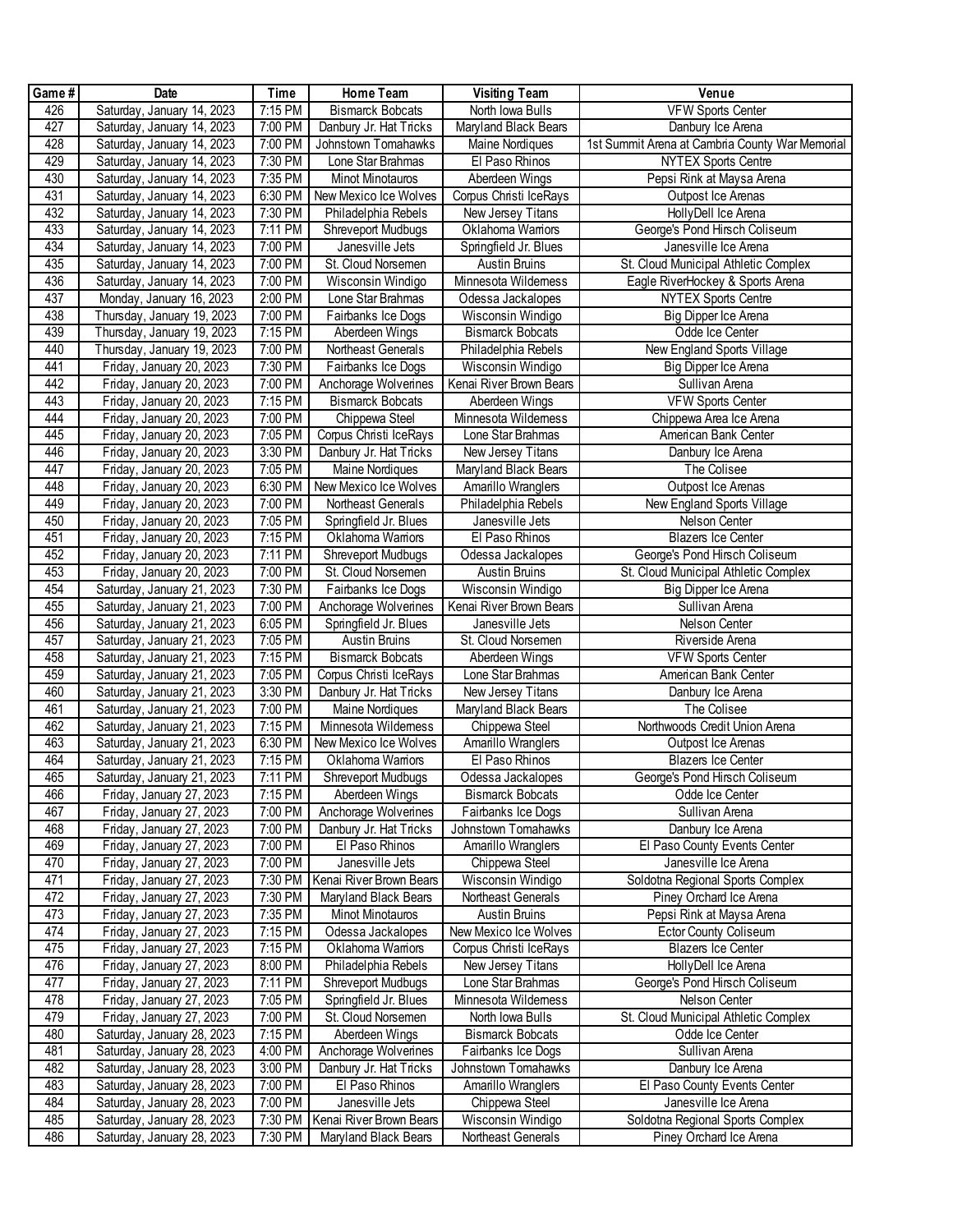| Game#            | Date                                                   | <b>Time</b>        | Home Team                                   | <b>Visiting Team</b>                      | Venue                                                                      |
|------------------|--------------------------------------------------------|--------------------|---------------------------------------------|-------------------------------------------|----------------------------------------------------------------------------|
| 487              | Saturday, January 28, 2023                             | 7:35 PM            | Minot Minotauros                            | Austin Bruins                             | Pepsi Rink at Maysa Arena                                                  |
| 488              | Saturday, January 28, 2023                             | 7:00 PM            | New Jersey Titans                           | Philadelphia Rebels                       | Middletown Ice World Arena                                                 |
| 489              | Saturday, January 28, 2023                             | 7:10 PM            | North Iowa Bulls                            | St. Cloud Norsemen                        | Mason City Arena                                                           |
| 490              | Saturday, January 28, 2023                             | 7:15 PM            | Odessa Jackalopes                           | New Mexico Ice Wolves                     | <b>Ector County Coliseum</b>                                               |
| 491              | Saturday, January 28, 2023                             | 7:15 PM            | Oklahoma Wamors                             | Corpus Christi IceRays                    | <b>Blazers Ice Center</b>                                                  |
| 492              | Saturday, January 28, 2023                             | 7:11 PM            | Shreveport Mudbugs                          | Lone Star Brahmas                         | George's Pond Hirsch Coliseum                                              |
| 493              | Saturday, January 28, 2023                             | 6:05 PM            | Springfield Jr. Blues                       | Minnesota Wildemess                       | Nelson Center                                                              |
| 494              | Monday, January 30, 2023                               | 1:30 PM            | Northeast Generals                          | Maine Nordiques                           | New England Sports Village                                                 |
| 495              | Wednesday, February 1, 2023                            | 6:30 PM            | Oklahoma Wamors                             | Amarillo Wranglers                        | <b>Blazers Ice Center</b>                                                  |
| 496              | Thursday, February 2, 2023                             | 7:15 PM            | Minnesota Wildemess                         | Fairbanks Ice Dogs                        | Northwoods Credit Union Arena                                              |
| 497              | Thursday, February 2, 2023                             | 6:30 PM            | New Mexico Ice Wolves                       | El Paso Rhinos                            | Outpost Ice Arenas                                                         |
| 498              | Thursday, February 2, 2023                             | 7:05 PM            | Springfield Jr. Blues                       | Anchorage Wolverines                      | Nelson Center                                                              |
| 499              | Friday, February 3, 2023                               | 7:15 PM            | Aberdeen Wings                              | Minot Minotauros                          | Odde Ice Center                                                            |
| 500              | Friday, February 3, 2023                               | 7:00 PM            | Chippewa Steel                              | Kenai River Brown Bears                   | Chippewa Area Ice Arena                                                    |
| 501              | Friday, February 3, 2023                               | 7:05 PM            | Corpus Christi IceRays                      | Oklahoma Wamors                           | American Bank Center                                                       |
| 502              | Friday, February 3, 2023                               | 7:00 PM            | Janesville Jets                             | Fairbanks Ice Dogs                        | Janesville Ice Arena                                                       |
| 503              | Friday, February 3, 2023                               | 7:30 PM            | Johnstown Tomahawks                         | Northeast Generals                        | 1st Summit Arena at Cambria County War Memorial                            |
| 504              | Friday, February 3, 2023                               | 7:30 PM            | Lone Star Brahmas                           | Amarillo Wranglers                        | <b>NYTEX Sports Centre</b>                                                 |
| 505              | Friday, February 3, 2023                               | 7:05 PM            | <b>Maine Nordiques</b>                      | Philadelphia Rebels                       | The Colisee                                                                |
| 506              | Friday, February 3, 2023                               | 7:15 PM            | Minnesota Wildemess                         | Wisconsin Windigo                         | Northwoods Credit Union Arena                                              |
| 507              | Friday, February 3, 2023                               | 7:30 PM            | New Jersey Titans                           | Danbury Jr. Hat Tricks                    | Middletown Ice World Arena                                                 |
| 508              | Friday, February 3, 2023                               | 6:30 PM            | New Mexico Ice Wolves                       | El Paso Rhinos                            | Outpost Ice Arenas                                                         |
| 509              | Friday, February 3, 2023                               | 7:10 PM            | North Iowa Bulls                            | <b>Austin Bruins</b>                      | Mason City Arena                                                           |
| 510              | Friday, February 3, 2023                               | 7:15 PM            | Odessa Jackalopes                           | Shreveport Mudbugs                        | <b>Ector County Coliseum</b>                                               |
| 511              | Friday, February 3, 2023                               | 7:05 PM            | Springfield Jr. Blues                       | Anchorage Wolverines                      | Nelson Center                                                              |
| 512              | Friday, February 3, 2023                               | 7:00 PM            | St. Cloud Norsemen                          | <b>Bismarck Bobcats</b>                   | St. Cloud Municipal Athletic Complex                                       |
| 513              | Saturday, February 4, 2023                             | 7:15 PM            | Aberdeen Wings                              | Minot Minotauros                          | Odde Ice Center                                                            |
| $\overline{514}$ | Saturday, February 4, 2023                             | 7:05 PM            | <b>Austin Bruins</b>                        | North Iowa Bulls                          | Riverside Arena                                                            |
| 515              | Saturday, February 4, 2023                             | 7:00 PM            | Chippewa Steel                              | Kenai River Brown Bears                   | Chippewa Area Ice Arena                                                    |
| 516              | Saturday, February 4, 2023                             | 7:05 PM            | Corpus Christi IceRays                      | Oklahoma Wamors                           | American Bank Center                                                       |
| 517              | Saturday, February 4, 2023                             | 7:00 PM            | Janesville Jets                             | Fairbanks Ice Dogs                        | Janesville Ice Arena                                                       |
| 518              | Saturday, February 4, 2023                             | 7:00 PM            | Johnstown Tomahawks                         | Northeast Generals                        | 1st Summit Arena at Cambria County War Memorial                            |
| 519              | Saturday, February 4, 2023                             | 7:30 PM            | Lone Star Brahmas                           | Amarillo Wranglers                        | <b>NYTEX Sports Centre</b>                                                 |
| 520              | Saturday, February 4, 2023                             | 7:00 PM            | Maine Nordiques                             | Philadelphia Rebels                       | The Colisee                                                                |
| 521              | Saturday, February 4, 2023                             | 7:15 PM            | Minnesota Wildemess                         | Wisconsin Windigo                         | Northwoods Credit Union Arena                                              |
| 522              | Saturday, February 4, 2023                             | 7:00 PM            | New Jersey Titans                           | Danbury Jr. Hat Tricks                    | Middletown Ice World Arena                                                 |
| 523              | Saturday, February 4, 2023                             | 6:30 PM            | New Mexico Ice Wolves                       | El Paso Rhinos                            | Outpost Ice Arenas                                                         |
| 524              | Saturday, February 4, 2023                             | 7:15 PM            | Odessa Jackalopes                           | Shreveport Mudbugs                        | <b>Ector County Coliseum</b>                                               |
| 525              | Saturday, February 4, 2023                             | 6:05 PM            | Springfield Jr. Blues                       | Anchorage Wolverines                      | Nelson Center                                                              |
| 526              | Saturday, February 4, 2023                             | 7:00 PM            | St. Cloud Norsemen                          | <b>Bismarck Bobcats</b>                   | St. Cloud Municipal Athletic Complex                                       |
| 527              | Thursday, February 9, 2023                             | 1:00 PM            | Northeast Generals                          | Philadelphia Rebels                       | New England Sports Village                                                 |
| 528              | Friday, February 10, 2023                              | 7:15 PM            | Amarillo Wranglers                          | Lone Star Brahmas                         | Budweiser Bull Pen                                                         |
| 529              | Friday, February 10, 2023                              | 7:05 PM            | Austin Bruins                               | North Iowa Bulls                          | Riverside Arena                                                            |
| 530              | Friday, February 10, 2023                              | 7:15 PM            | <b>Bismarck Bobcats</b>                     | St. Cloud Norsemen                        | <b>VFW Sports Center</b>                                                   |
| 531<br>532       | Friday, February 10, 2023<br>Friday, February 10, 2023 | 7:00 PM            | Chippewa Steel<br>El Paso Rhinos            | Springfield Jr. Blues                     | Chippewa Area Ice Arena                                                    |
|                  |                                                        | 7:00 PM            |                                             | Corpus Christi IceRays                    | El Paso County Events Center                                               |
| 533<br>534       | Friday, February 10, 2023<br>Friday, February 10, 2023 | 7:30 PM<br>7:30 PM | Johnstown Tomahawks<br>Maryland Black Bears | Danbury Jr. Hat Tricks<br>Maine Nordiques | 1st Summit Arena at Cambria County War Memorial<br>Piney Orchard Ice Arena |
| 535              |                                                        |                    |                                             |                                           | Pepsi Rink at Maysa Arena                                                  |
| 536              | Friday, February 10, 2023<br>Friday, February 10, 2023 | 7:35 PM<br>6:30 PM | Minot Minotauros<br>New Mexico Ice Wolves   | Aberdeen Wings<br>Shreveport Mudbugs      | Outpost Ice Arenas                                                         |
| 537              | Friday, February 10, 2023                              | 7:00 PM            | Northeast Generals                          | Philadelphia Rebels                       | New England Sports Village                                                 |
| 538              | Friday, February 10, 2023                              | 7:15 PM            | Oklahoma Wamors                             | Odessa Jackalopes                         | <b>Blazers Ice Center</b>                                                  |
| 539              | Friday, February 10, 2023                              | 7:00 PM            | Wisconsin Windigo                           | Anchorage Wolverines                      | Eagle RiverHockey & Sports Arena                                           |
| 540              | Saturday, February 11, 2023                            | 7:15 PM            | Amarillo Wranglers                          | Lone Star Brahmas                         | Budweiser Bull Pen                                                         |
| 541              | Saturday, February 11, 2023                            | 7:15 PM            | <b>Bismarck Bobcats</b>                     | St. Cloud Norsemen                        | <b>VFW Sports Center</b>                                                   |
| 542              | Saturday, February 11, 2023                            | 7:00 PM            | Chippewa Steel                              | Springfield Jr. Blues                     | Chippewa Area Ice Arena                                                    |
| 543              | Saturday, February 11, 2023                            | 7:00 PM            | El Paso Rhinos                              | Corpus Christi IceRays                    | El Paso County Events Center                                               |
| 544              | Saturday, February 11, 2023                            | 7:00 PM            | Johnstown Tomahawks                         | Danbury Jr. Hat Tricks                    | 1st Summit Arena at Cambria County War Memorial                            |
| 545              | Saturday, February 11, 2023                            | 7:30 PM            | Maryland Black Bears                        | Maine Nordiques                           | Piney Orchard Ice Arena                                                    |
| 546              | Saturday, February 11, 2023                            | 7:35 PM            | Minot Minotauros                            | Aberdeen Wings                            | Pepsi Rink at Maysa Arena                                                  |
| 547              | Saturday, February 11, 2023                            | 6:30 PM            | New Mexico Ice Wolves                       | Shreveport Mudbugs                        | Outpost Ice Arenas                                                         |
|                  |                                                        |                    |                                             |                                           |                                                                            |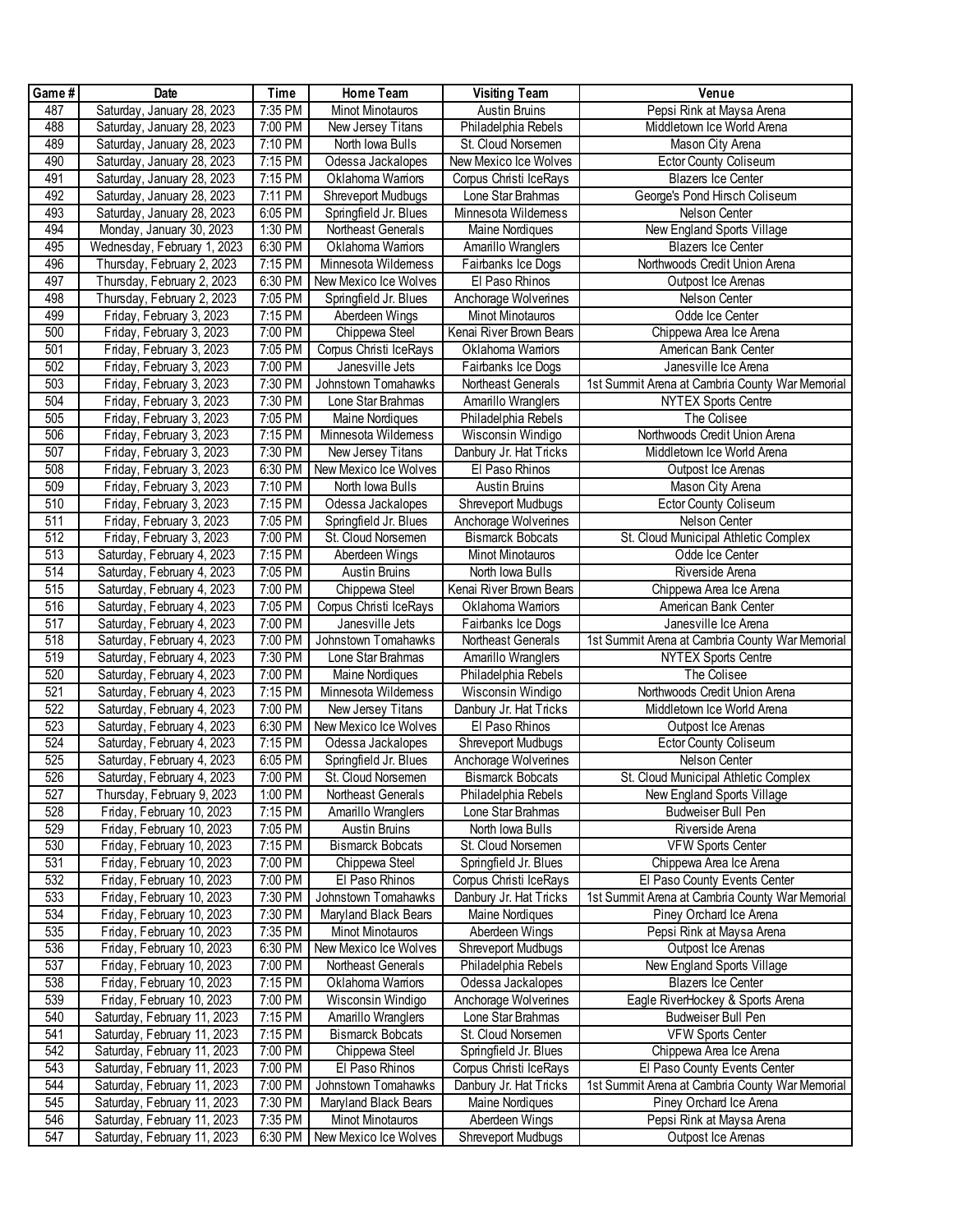| Game# | <b>Date</b>                 | Time                 | Home Team               | <b>Visiting Team</b>    | Venue                                           |
|-------|-----------------------------|----------------------|-------------------------|-------------------------|-------------------------------------------------|
| 548   | Saturday, February 11, 2023 | 7:10 PM              | North Iowa Bulls        | <b>Austin Bruins</b>    | Mason City Arena                                |
| 549   | Saturday, February 11, 2023 | 7:15 PM              | Oklahoma Wamors         | Odessa Jackalopes       | <b>Blazers Ice Center</b>                       |
| 550   | Saturday, February 11, 2023 | 7:00 PM              | Wisconsin Windigo       | Anchorage Wolverines    | Eagle RiverHockey & Sports Arena                |
| 551   | Thursday, February 16, 2023 | 7:00 PM              | Northeast Generals      | Maine Nordiques         | New England Sports Village                      |
| 552   | Friday, February 17, 2023   | 7:15 PM              | Amarillo Wranglers      | New Mexico Ice Wolves   | Budweiser Bull Pen                              |
| 553   | Friday, February 17, 2023   | 7:00 PM              | Anchorage Wolverines    | Janesville Jets         | Sullivan Arena                                  |
| 554   | Friday, February 17, 2023   | 7:05 PM              | Austin Bruins           | <b>Bismarck Bobcats</b> | Riverside Arena                                 |
| 555   | Friday, February 17, 2023   | 7:05 PM              | Corpus Christi IceRays  | Odessa Jackalopes       | American Bank Center                            |
| 556   | Friday, February 17, 2023   | 7:00 PM              | Danbury Jr. Hat Tricks  | New Jersey Titans       | Danbury Ice Arena                               |
| 557   | Friday, February 17, 2023   | 7:00 PM              | El Paso Rhinos          | Oklahoma Wamors         | El Paso County Events Center                    |
| 558   | Friday, February 17, 2023   | 7:30 PM              | Johnstown Tomahawks     | Maryland Black Bears    | 1st Summit Arena at Cambria County War Memorial |
| 559   | Friday, February 17, 2023   | 7:30 PM              | Kenai River Brown Bears | Fairbanks Ice Dogs      | Soldotna Regional Sports Complex                |
| 560   | Friday, February 17, 2023   | 7:30 PM              | Lone Star Brahmas       | Shreveport Mudbugs      | <b>NYTEX Sports Centre</b>                      |
| 561   | Friday, February 17, 2023   | 7:10 PM              | North Iowa Bulls        | Aberdeen Wings          | Mason City Arena                                |
| 562   | Friday, February 17, 2023   | 7:00 PM              | Northeast Generals      | Maine Nordiques         | New England Sports Village                      |
| 563   | Friday, February 17, 2023   | 7:05 PM              | Springfield Jr. Blues   | Chippewa Steel          | Nelson Center                                   |
| 564   | Friday, February 17, 2023   | 7:00 PM              | St. Cloud Norsemen      | Minot Minotauros        | St. Cloud Municipal Athletic Complex            |
| 565   | Friday, February 17, 2023   | 7:00 PM              | Wisconsin Windigo       | Minnesota Wildemess     | Eagle RiverHockey & Sports Arena                |
| 566   | Saturday, February 18, 2023 | 7:15 PM              | Amarillo Wranglers      | New Mexico Ice Wolves   | Budweiser Bull Pen                              |
| 567   | Saturday, February 18, 2023 | 7:00 PM              | Anchorage Wolverines    | Janesville Jets         | Sullivan Arena                                  |
| 568   | Saturday, February 18, 2023 | 7:05 PM              | <b>Austin Bruins</b>    | <b>Bismarck Bobcats</b> | Riverside Arena                                 |
| 569   | Saturday, February 18, 2023 | 7:05 PM              | Corpus Christi IceRays  | Odessa Jackalopes       | American Bank Center                            |
| 570   | Saturday, February 18, 2023 | 3:30 PM              | Danbury Jr. Hat Tricks  | New Jersey Titans       | Danbury Ice Arena                               |
| 571   | Saturday, February 18, 2023 | 7:00 PM              | El Paso Rhinos          | Oklahoma Wamors         | El Paso County Events Center                    |
| 572   | Saturday, February 18, 2023 | 7:00 PM              | Johnstown Tomahawks     | Maryland Black Bears    | 1st Summit Arena at Cambria County War Memorial |
| 573   | Saturday, February 18, 2023 | 7:30 PM              | Kenai River Brown Bears | Fairbanks Ice Dogs      | Soldotna Regional Sports Complex                |
| 574   | Saturday, February 18, 2023 | 7:30 PM              | Lone Star Brahmas       | Shreveport Mudbugs      | <b>NYTEX Sports Centre</b>                      |
| 575   | Saturday, February 18, 2023 | 7:10 PM              | North Iowa Bulls        | Aberdeen Wings          | Mason City Arena                                |
| 576   | Saturday, February 18, 2023 | $6:05$ PM            | Springfield Jr. Blues   | Chippewa Steel          | Nelson Center                                   |
| 577   | Saturday, February 18, 2023 | 7:00 PM              | St. Cloud Norsemen      | Minot Minotauros        | St. Cloud Municipal Athletic Complex            |
| 578   | Saturday, February 18, 2023 | 7:00 PM              | Wisconsin Windigo       | Minnesota Wildemess     | Eagle RiverHockey & Sports Arena                |
| 579   | Sunday, February 19, 2023   | 3:00 PM              | <b>Maine Nordiques</b>  | Northeast Generals      | The Colisee                                     |
| 580   | Monday, February 20, 2023   | 2:00 PM              | Lone Star Brahmas       | Odessa Jackalopes       | <b>NYTEX Sports Centre</b>                      |
| 581   | Tuesday, February 21, 2023  | 8:00 PM              | Philadelphia Rebels     | Maryland Black Bears    | HollyDell Ice Arena                             |
| 582   | Thursday, February 23, 2023 | 7:00 PM              | Kenai River Brown Bears | Janesville Jets         | Soldotna Regional Sports Complex                |
| 583   | Friday, February 24, 2023   | 7:15 PM              | Aberdeen Wings          | North Iowa Bulls        | Odde Ice Center                                 |
| 584   | Friday, February 24, 2023   | 7:15 PM              | Amarillo Wranglers      | Corpus Christi IceRays  | <b>Budweiser Bull Pen</b>                       |
| 585   | Friday, February 24, 2023   | 7:15 PM              | <b>Bismarck Bobcats</b> | Minot Minotauros        | <b>VFW Sports Center</b>                        |
| 586   | Friday, February 24, 2023   | 3:30 PM              | Danbury Jr. Hat Tricks  | Maine Nordiques         | Danbury Ice Arena                               |
| 587   | Friday, February 24, 2023   | 7:00 PM              | El Paso Rhinos          | Odessa Jackalopes       | El Paso County Events Center                    |
| 588   | Friday, February 24, 2023   | 7:30 PM              | Fairbanks Ice Dogs      | Anchorage Wolverines    | Big Dipper Ice Arena                            |
| 589   | Friday, February 24, 2023   | 7:30 PM              | Kenai River Brown Bears | Janesville Jets         | Soldotna Regional Sports Complex                |
| 590   | Friday, February 24, 2023   | 7:30 PM              | Maryland Black Bears    | Philadelphia Rebels     | Piney Orchard Ice Arena                         |
| 591   | Friday, February 24, 2023   | 7:15 PM              | Minnesota Wildemess     | Springfield Jr. Blues   | Northwoods Credit Union Arena                   |
| 592   | Friday, February 24, 2023   | 7:30 PM              | New Jersey Titans       | Johnstown Tomahawks     | Middletown Ice World Arena                      |
| 593   | Friday, February 24, 2023   | 7:15 PM              | Oklahoma Wamors         | New Mexico Ice Wolves   | <b>Blazers Ice Center</b>                       |
| 594   | Friday, February 24, 2023   | 7:11 PM              | Shreveport Mudbugs      | Lone Star Brahmas       | George's Pond Hirsch Coliseum                   |
| 595   | Friday, February 24, 2023   | 7:00 PM              | St. Cloud Norsemen      | Austin Bruins           | St. Cloud Municipal Athletic Complex            |
| 596   | Friday, February 24, 2023   | $7:00 P\overline{M}$ | Wisconsin Windigo       | Chippewa Steel          | Eagle RiverHockey & Sports Arena                |
| 597   | Saturday, February 25, 2023 | 7:15 PM              | Aberdeen Wings          | North Iowa Bulls        | Odde Ice Center                                 |
| 598   | Saturday, February 25, 2023 | 7:15 PM              | Amarillo Wranglers      | Corpus Christi IceRays  | Budweiser Bull Pen                              |
| 599   | Saturday, February 25, 2023 | 7:05 PM              | <b>Austin Bruins</b>    | St. Cloud Norsemen      | Riverside Arena                                 |
| 600   | Saturday, February 25, 2023 | 3:30 PM              | Danbury Jr. Hat Tricks  | Maine Nordiques         | Danbury Ice Arena                               |
| 601   | Saturday, February 25, 2023 | 7:00 PM              | El Paso Rhinos          | Odessa Jackalopes       | El Paso County Events Center                    |
| 602   | Saturday, February 25, 2023 | 7:30 PM              | Fairbanks Ice Dogs      | Anchorage Wolverines    | Big Dipper Ice Arena                            |
| 603   | Saturday, February 25, 2023 | 7:30 PM              | Kenai River Brown Bears | Janesville Jets         | Soldotna Regional Sports Complex                |
| 604   | Saturday, February 25, 2023 | 7:30 PM              | Maryland Black Bears    | Philadelphia Rebels     | Piney Orchard Ice Arena                         |
| 605   | Saturday, February 25, 2023 | 7:35 PM              | Minot Minotauros        | <b>Bismarck Bobcats</b> | Pepsi Rink at Maysa Arena                       |
| 606   | Saturday, February 25, 2023 | 7:15 PM              | Minnesota Wildemess     | Springfield Jr. Blues   | Northwoods Credit Union Arena                   |
| 607   | Saturday, February 25, 2023 | 7:00 PM              | New Jersey Titans       | Johnstown Tomahawks     | Middletown Ice World Arena                      |
| 608   | Saturday, February 25, 2023 | 7:15 PM              | Oklahoma Wamors         | New Mexico Ice Wolves   | <b>Blazers Ice Center</b>                       |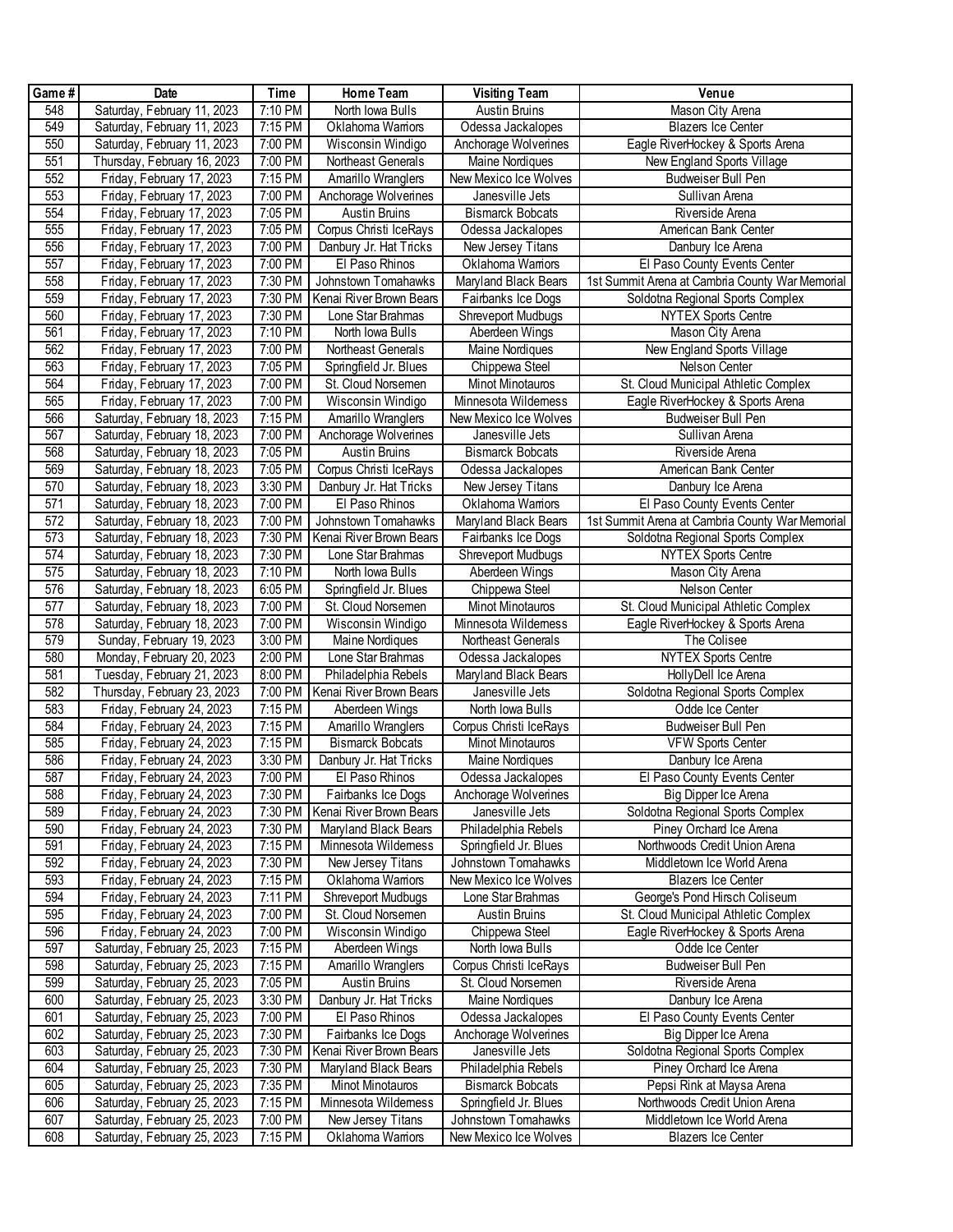| Game# | Date                        | Time              | Home Team               | <b>Visiting Team</b>    | Venue                                |
|-------|-----------------------------|-------------------|-------------------------|-------------------------|--------------------------------------|
| 609   | Saturday, February 25, 2023 | 7:11 PM           | Shreveport Mudbugs      | Lone Star Brahmas       | George's Pond Hirsch Coliseum        |
| 610   | Saturday, February 25, 2023 | 7:00 PM           | Wisconsin Windigo       | Chippewa Steel          | Eagle RiverHockey & Sports Arena     |
| 611   | Tuesday, February 28, 2023  | 7:00 PM           | New Jersey Titans       | Philadelphia Rebels     | Middletown Ice World Arena           |
| 612   | Friday, March 3, 2023       | 7:15 PM           | Aberdeen Wings          | Minot Minotauros        | Odde Ice Center                      |
| 613   | Friday, March 3, 2023       | 7:00 PM           | Anchorage Wolverines    | Fairbanks Ice Dogs      | Sullivan Arena                       |
| 614   | Friday, March 3, 2023       | 7:15 PM           | <b>Bismarck Bobcats</b> | Austin Bruins           | <b>VFW Sports Center</b>             |
| 615   | Friday, March 3, 2023       | 7:00 PM           | Chippewa Steel          | Janesville Jets         | Chippewa Area Ice Arena              |
| 616   | Friday, March 3, 2023       | 7:05 PM           | Corpus Christi IceRays  | Shreveport Mudbugs      | American Bank Center                 |
| 617   | Friday, March 3, 2023       | 7:00 PM           | El Paso Rhinos          | Amarillo Wranglers      | El Paso County Events Center         |
| 618   | Friday, March 3, 2023       | 7:30 PM           | Kenai River Brown Bears | Minnesota Wildemess     | Soldotna Regional Sports Complex     |
| 619   | Friday, March 3, 2023       | 7:05 PM           | Maine Nordiques         | Johnstown Tomahawks     | The Colisee                          |
| 620   | Friday, March 3, 2023       | 7:10 PM           | North Iowa Bulls        | St. Cloud Norsemen      | Mason City Arena                     |
| 621   | Friday, March 3, 2023       | 7:00 PM           | Northeast Generals      | Maryland Black Bears    | New England Sports Village           |
| 622   | Friday, March 3, 2023       | 7:15 PM           | Odessa Jackalopes       | New Mexico Ice Wolves   | <b>Ector County Coliseum</b>         |
| 623   | Friday, March 3, 2023       | 7:15 PM           | Oklahoma Wamors         | Lone Star Brahmas       | <b>Blazers Ice Center</b>            |
| 624   | Friday, March 3, 2023       | 8:00 PM           | Philadelphia Rebels     | Danbury Jr. Hat Tricks  | HollyDell Ice Arena                  |
| 625   | Friday, March 3, 2023       | 7:05 PM           | Springfield Jr. Blues   | Wisconsin Windigo       | Nelson Center                        |
| 626   | Saturday, March 4, 2023     | 7:15 PM           | Aberdeen Wings          | Minot Minotauros        | Odde Ice Center                      |
| 627   | Saturday, March 4, 2023     | 7:00 PM           | Anchorage Wolverines    | Fairbanks Ice Dogs      | Sullivan Arena                       |
| 628   | Saturday, March 4, 2023     | 7:15 PM           | <b>Bismarck Bobcats</b> | Austin Bruins           | <b>VFW Sports Center</b>             |
| 629   | Saturday, March 4, 2023     | 7:00 PM           | Chippewa Steel          | Janesville Jets         | Chippewa Area Ice Arena              |
| 630   | Saturday, March 4, 2023     | 7:05 PM           | Corpus Christi IceRays  | Shreveport Mudbugs      | American Bank Center                 |
| 631   | Saturday, March 4, 2023     | 7:00 PM           | El Paso Rhinos          | Amarillo Wranglers      | El Paso County Events Center         |
| 632   | Saturday, March 4, 2023     | 7:30 PM           | Kenai River Brown Bears | Minnesota Wildemess     | Soldotna Regional Sports Complex     |
| 633   | Saturday, March 4, 2023     | 7:00 PM           | Maine Nordiques         | Johnstown Tomahawks     | The Colisee                          |
| 634   | Saturday, March 4, 2023     | 7:00 PM           | Northeast Generals      | Maryland Black Bears    | New England Sports Village           |
| 635   | Saturday, March 4, 2023     | 7:15 PM           | Odessa Jackalopes       | New Mexico Ice Wolves   | <b>Ector County Coliseum</b>         |
| 636   | Saturday, March 4, 2023     | 7:15 PM           | Oklahoma Wamors         | Lone Star Brahmas       | <b>Blazers Ice Center</b>            |
| 637   | Saturday, March 4, 2023     | 7:30 PM           | Philadelphia Rebels     | Danbury Jr. Hat Tricks  | HollyDell Ice Arena                  |
| 638   | Saturday, March 4, 2023     | 6:05 PM           | Springfield Jr. Blues   | Wisconsin Windigo       | Nelson Center                        |
| 639   | Saturday, March 4, 2023     | 7:00 PM           | St. Cloud Norsemen      | North Iowa Bulls        | St. Cloud Municipal Athletic Complex |
| 640   | Tuesday, March 7, 2023      | 7:00 PM           | New Jersey Titans       | Philadelphia Rebels     | Middletown Ice World Arena           |
| 641   | Friday, March 10, 2023      | 7:15 PM           | Aberdeen Wings          | Austin Bruins           | Odde Ice Center                      |
| 642   | Friday, March 10, 2023      | 7:00 PM           | Anchorage Wolverines    | Minnesota Wildemess     | Sullivan Arena                       |
| 643   | Friday, March 10, 2023      | $7:00$ PM         | El Paso Rhinos          | Odessa Jackalopes       | El Paso County Events Center         |
| 644   | Friday, March 10, 2023      | 7:30 PM           | Fairbanks Ice Dogs      | Kenai River Brown Bears | Big Dipper Ice Arena                 |
| 645   | Friday, March 10, 2023      | 7:00 PM           | Janesville Jets         | Wisconsin Windigo       | Janesville Ice Arena                 |
| 646   | Friday, March 10, 2023      | 7:35 PM           | Minot Minotauros        | North Iowa Bulls        | Pepsi Rink at Maysa Arena            |
| 647   | Friday, March 10, 2023      | 7:30 PM           | New Jersey Titans       | Maryland Black Bears    | Middletown Ice World Arena           |
| 648   | Friday, March 10, 2023      | 7:00 PM           | Northeast Generals      | Danbury Jr. Hat Tricks  | New England Sports Village           |
| 649   | Friday, March 10, 2023      | 7:15 PM           | Oklahoma Wamors         | Corpus Christi IceRays  | <b>Blazers Ice Center</b>            |
| 650   | Friday, March 10, 2023      | 8:00 PM           | Philadelphia Rebels     | Maine Nordiques         | HollyDell Ice Arena                  |
| 651   | Friday, March 10, 2023      | 7:11 PM           | Shreveport Mudbugs      | Amarillo Wranglers      | George's Pond Hirsch Coliseum        |
| 652   | Friday, March 10, 2023      | 7:05 PM           | Springfield Jr. Blues   | Chippewa Steel          | Nelson Center                        |
| 653   | Friday, March 10, 2023      | 7:00 PM           | St. Cloud Norsemen      | <b>Bismarck Bobcats</b> | St. Cloud Municipal Athletic Complex |
| 654   | Saturday, March 11, 2023    | 7:15 PM           | Aberdeen Wings          | <b>Austin Bruins</b>    | Odde Ice Center                      |
| 655   | Saturday, March 11, 2023    | 7:00 PM           | Anchorage Wolverines    | Minnesota Wildemess     | Sullivan Arena                       |
| 656   | Saturday, March 11, 2023    | 7:00 PM           | El Paso Rhinos          | Odessa Jackalopes       | El Paso County Events Center         |
| 657   | Saturday, March 11, 2023    | 7:30 PM           | Fairbanks Ice Dogs      | Kenai River Brown Bears | Big Dipper Ice Arena                 |
| 658   | Saturday, March 11, 2023    | 7:00 PM           | Janesville Jets         | Wisconsin Windigo       | Janesville Ice Arena                 |
| 659   | Saturday, March 11, 2023    | 7:35 PM           | Minot Minotauros        | North Iowa Bulls        | Pepsi Rink at Maysa Arena            |
| 660   | Saturday, March 11, 2023    | 7:00 PM           | New Jersey Titans       | Maryland Black Bears    | Middletown Ice World Arena           |
| 661   | Saturday, March 11, 2023    | 7:00 PM           | Northeast Generals      | Danbury Jr. Hat Tricks  | New England Sports Village           |
| 662   | Saturday, March 11, 2023    | 7:15 PM           | Oklahoma Wamors         | Corpus Christi IceRays  | <b>Blazers Ice Center</b>            |
| 663   | Saturday, March 11, 2023    | 7:30 PM           | Philadelphia Rebels     | Maine Nordiques         | HollyDell Ice Arena                  |
| 664   | Saturday, March 11, 2023    | $7:11 \text{ PM}$ | Shreveport Mudbugs      | Amarillo Wranglers      | George's Pond Hirsch Coliseum        |
| 665   | Saturday, March 11, 2023    | 6:05 PM           | Springfield Jr. Blues   | Chippewa Steel          | Nelson Center                        |
| 666   | Saturday, March 11, 2023    | 7:00 PM           | St. Cloud Norsemen      | <b>Bismarck Bobcats</b> | St. Cloud Municipal Athletic Complex |
| 667   | Sunday, March 12, 2023      | 4:30 PM           | El Paso Rhinos          | New Mexico Ice Wolves   | El Paso County Events Center         |
| 668   | Sunday, March 12, 2023      | 4:00 PM           | Northeast Generals      | Danbury Jr. Hat Tricks  | New England Sports Village           |
| 669   | Thursday, March 16, 2023    | 7:15 PM           | Oklahoma Wamors         | Amarillo Wranglers      | <b>Blazers Ice Center</b>            |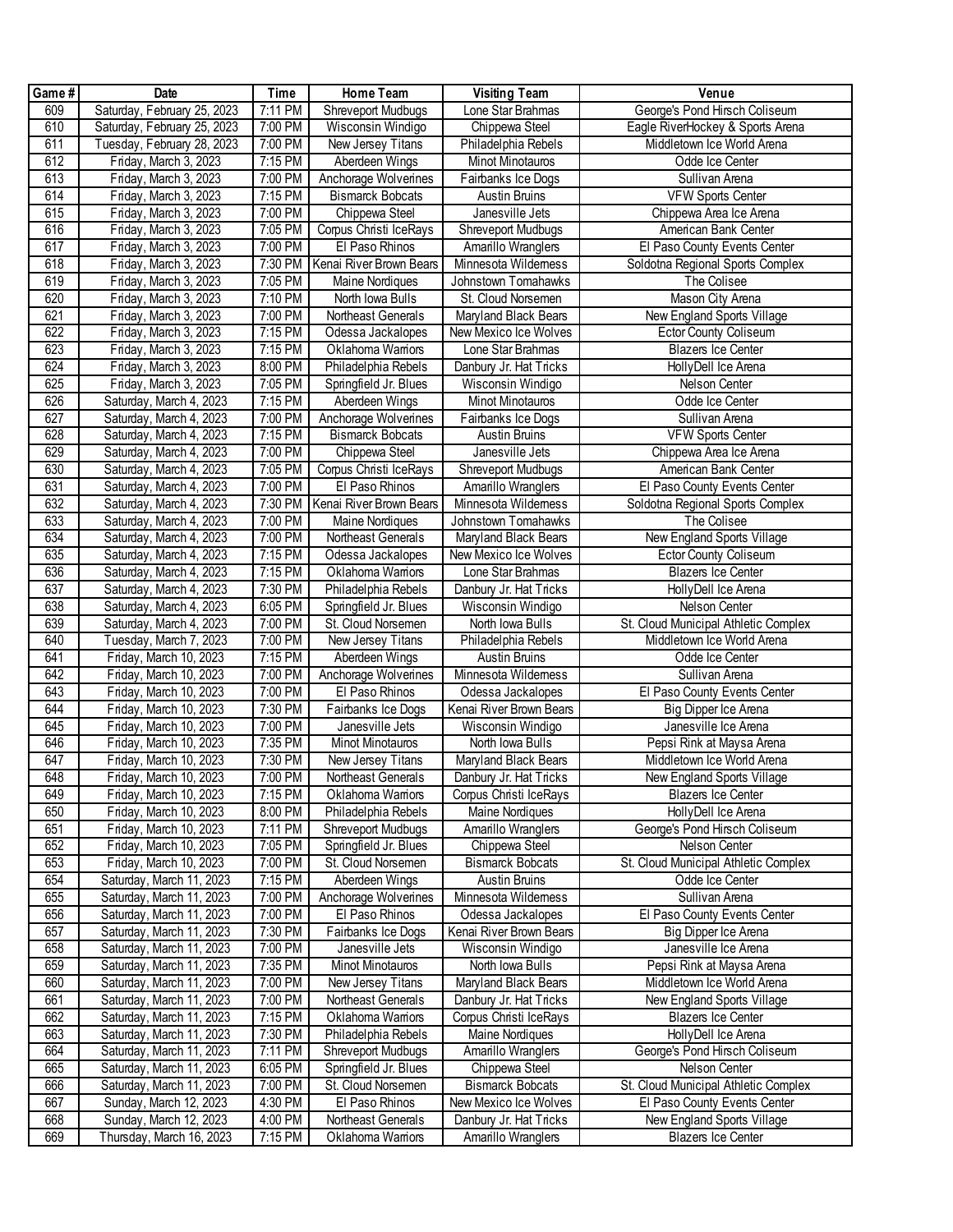| Game#            | Date                     | <b>Time</b> | Home Team                 | <b>Visiting Team</b>      | Venue                                           |
|------------------|--------------------------|-------------|---------------------------|---------------------------|-------------------------------------------------|
| 670              | Friday, March 17, 2023   | 7:05 PM     | <b>Austin Bruins</b>      | <b>Bismarck Bobcats</b>   | Riverside Arena                                 |
| 671              | Friday, March 17, 2023   | 7:00 PM     | Danbury Jr. Hat Tricks    | Maine Nordiques           | Danbury Ice Arena                               |
| 672              | Friday, March 17, 2023   | 7:30 PM     | Fairbanks Ice Dogs        | Springfield Jr. Blues     | Big Dipper Ice Arena                            |
| 673              | Friday, March 17, 2023   | 7:30 PM     | Lone Star Brahmas         | New Mexico Ice Wolves     | <b>NYTEX Sports Centre</b>                      |
| 674              | Friday, March 17, 2023   | $7:00$ PM   | Maryland Black Bears      | Johnstown Tomahawks       | Piney Orchard Ice Arena                         |
| 675              | Friday, March 17, 2023   | 7:35 PM     | <b>Minot Minotauros</b>   | St. Cloud Norsemen        | Pepsi Rink at Maysa Arena                       |
| 676              | Friday, March 17, 2023   | 7:15 PM     | Minnesota Wildemess       | Chippewa Steel            | Northwoods Credit Union Arena                   |
| 677              | Friday, March 17, 2023   | 7:10 PM     | North Iowa Bulls          | Aberdeen Wings            | Mason City Arena                                |
| 678              | Friday, March 17, 2023   | 7:00 PM     | Northeast Generals        | New Jersey Titans         | New England Sports Village                      |
| 679              | Friday, March 17, 2023   | 7:15 PM     | Odessa Jackalopes         | Corpus Christi IceRays    | <b>Ector County Coliseum</b>                    |
| 680              | Friday, March 17, 2023   | 7:15 PM     | Oklahoma Wamors           | Amarillo Wranglers        | <b>Blazers Ice Center</b>                       |
| 681              | Friday, March 17, 2023   | 7:11 PM     | <b>Shreveport Mudbugs</b> | El Paso Rhinos            | George's Pond Hirsch Coliseum                   |
| 682              | Friday, March 17, 2023   | 7:00 PM     | Wisconsin Windigo         | Janesville Jets           | Eagle RiverHockey & Sports Arena                |
| 683              | Saturday, March 18, 2023 | 7:05 PM     | <b>Austin Bruins</b>      | <b>Bismarck Bobcats</b>   | Riverside Arena                                 |
| 684              | Saturday, March 18, 2023 | 3:30 PM     | Danbury Jr. Hat Tricks    | Maine Nordiques           | Danbury Ice Arena                               |
| 685              | Saturday, March 18, 2023 | 7:30 PM     | Fairbanks Ice Dogs        | Springfield Jr. Blues     | Big Dipper Ice Arena                            |
| 686              | Saturday, March 18, 2023 | 7:30 PM     | Lone Star Brahmas         | New Mexico Ice Wolves     | <b>NYTEX Sports Centre</b>                      |
| 687              | Saturday, March 18, 2023 | 7:30 PM     | Maryland Black Bears      | Johnstown Tomahawks       | Piney Orchard Ice Arena                         |
| 688              | Saturday, March 18, 2023 | 7:35 PM     | Minot Minotauros          | St. Cloud Norsemen        | Pepsi Rink at Maysa Arena                       |
| 689              | Saturday, March 18, 2023 | 7:15 PM     | Minnesota Wildemess       | Chippewa Steel            | Northwoods Credit Union Arena                   |
| 690              | Saturday, March 18, 2023 | 7:10 PM     | North Iowa Bulls          | Aberdeen Wings            | Mason City Arena                                |
| 691              | Saturday, March 18, 2023 | 7:00 PM     | Northeast Generals        | New Jersey Titans         | New England Sports Village                      |
| 692              | Saturday, March 18, 2023 | 7:15 PM     | Odessa Jackalopes         | Corpus Christi IceRays    | <b>Ector County Coliseum</b>                    |
| 693              | Saturday, March 18, 2023 | 7:15 PM     | Oklahoma Wamors           | Amarillo Wranglers        | <b>Blazers Ice Center</b>                       |
| 694              | Saturday, March 18, 2023 | 7:11 PM     | Shreveport Mudbugs        | El Paso Rhinos            | George's Pond Hirsch Coliseum                   |
| 695              | Saturday, March 18, 2023 | 7:00 PM     | Wisconsin Windigo         | Janesville Jets           | Eagle RiverHockey & Sports Arena                |
| 696              | Sunday, March 19, 2023   | 2:00 PM     | Maryland Black Bears      | Johnstown Tomahawks       | Piney Orchard Ice Arena                         |
| 697              | Friday, March 24, 2023   | 7:15 PM     | Amarillo Wranglers        | Corpus Christi IceRays    | Budweiser Bull Pen                              |
| 698              | Friday, March 24, 2023   | 7:00 PM     | Anchorage Wolverines      | Springfield Jr. Blues     | Sullivan Arena                                  |
| 699              | Friday, March 24, 2023   | 7:15 PM     | <b>Bismarck Bobcats</b>   | Aberdeen Wings            | <b>VFW Sports Center</b>                        |
| 700              | Friday, March 24, 2023   | 7:00 PM     | Chippewa Steel            | Wisconsin Windigo         | Chippewa Area Ice Arena                         |
| 701              | Friday, March 24, 2023   | 7:00 PM     | El Paso Rhinos            | Oklahoma Wamors           | El Paso County Events Center                    |
| 702              | Friday, March 24, 2023   | 7:30 PM     | Johnstown Tomahawks       | Philadelphia Rebels       | 1st Summit Arena at Cambria County War Memorial |
| 703              | Friday, March 24, 2023   | 7:30 PM     | Kenai River Brown Bears   | Fairbanks Ice Dogs        | Soldotna Regional Sports Complex                |
| 704              | Friday, March 24, 2023   | 7:05 PM     | Maine Nordiques           | New Jersey Titans         | The Colisee                                     |
| 705              | Friday, March 24, 2023   | 7:00 PM     | Maryland Black Bears      | Northeast Generals        | Piney Orchard Ice Arena                         |
| 706              | Friday, March 24, 2023   | 7:15 PM     | Minnesota Wildemess       | Janesville Jets           | Northwoods Credit Union Arena                   |
| 707              | Friday, March 24, 2023   | 6:30 PM     | New Mexico Ice Wolves     | Lone Star Brahmas         | Outpost Ice Arenas                              |
| 708              | Friday, March 24, 2023   | 7:10 PM     | North Iowa Bulls          | Minot Minotauros          | Mason City Arena                                |
| 709              | Friday, March 24, 2023   | 7:15 PM     | Odessa Jackalopes         | Shreveport Mudbugs        | <b>Ector County Coliseum</b>                    |
| 710              | Saturday, March 25, 2023 | 6:30 PM     | New Mexico Ice Wolves     | Lone Star Brahmas         | Outpost Ice Arenas                              |
| 711              | Saturday, March 25, 2023 | 7:15 PM     | Amarillo Wranglers        | Corpus Christi IceRays    | <b>Budweiser Bull Pen</b>                       |
| 712              | Saturday, March 25, 2023 | 7:00 PM     | Anchorage Wolverines      | Springfield Jr. Blues     | Sullivan Arena                                  |
| 713              | Saturday, March 25, 2023 | 7:05 PM     | Austin Bruins             | St. Cloud Norsemen        | Riverside Arena                                 |
| 714              | Saturday, March 25, 2023 | 7:15 PM     | <b>Bismarck Bobcats</b>   | Aberdeen Wings            | <b>VFW Sports Center</b>                        |
| 715              | Saturday, March 25, 2023 | 7:00 PM     | El Paso Rhinos            | Oklahoma Wamors           | El Paso County Events Center                    |
| 716              | Saturday, March 25, 2023 | 7:00 PM     | Johnstown Tomahawks       | Philadelphia Rebels       | 1st Summit Arena at Cambria County War Memorial |
| 717              | Saturday, March 25, 2023 | 7:30 PM     | Kenai River Brown Bears   | Fairbanks Ice Dogs        | Soldotna Regional Sports Complex                |
| 718              | Saturday, March 25, 2023 | 7:00 PM     | Maine Nordiques           | New Jersey Titans         | The Colisee                                     |
| 719              | Saturday, March 25, 2023 | 7:30 PM     | Maryland Black Bears      | Northeast Generals        | Piney Orchard Ice Arena                         |
| 720              | Saturday, March 25, 2023 | 7:15 PM     | Minnesota Wildemess       | Janesville Jets           | Northwoods Credit Union Arena                   |
| $\overline{721}$ | Saturday, March 25, 2023 | 7:10 PM     | North Iowa Bulls          | Minot Minotauros          | Mason City Arena                                |
| 722              | Saturday, March 25, 2023 | 7:15 PM     | Odessa Jackalopes         | <b>Shreveport Mudbugs</b> | <b>Ector County Coliseum</b>                    |
| 723              | Sunday, March 26, 2023   | 4:00 PM     | Anchorage Wolverines      | Springfield Jr. Blues     | Sullivan Arena                                  |
| 724              | Sunday, March 26, 2023   | 3:00 PM     | Johnstown Tomahawks       | Philadelphia Rebels       | 1st Summit Arena at Cambria County War Memorial |
| 725              | Sunday, March 26, 2023   | 5:00 PM     | Chippewa Steel            | Wisconsin Windigo         | Chippewa Area Ice Arena                         |
| 726              | Tuesday, March 28, 2023  | 7:00 PM     | New Jersey Titans         | Danbury Jr. Hat Tricks    | Middletown Ice World Arena                      |
| 727              | Thursday, March 30, 2023 | 7:05 PM     | Corpus Christi IceRays    | Amarillo Wranglers        | American Bank Center                            |
| 728              | Thursday, March 30, 2023 | 7:15 PM     | Odessa Jackalopes         | Lone Star Brahmas         | Ector County Coliseum                           |
| 729              | Thursday, March 30, 2023 | 7:00 PM     | St. Cloud Norsemen        | Austin Bruins             | St. Cloud Municipal Athletic Complex            |
| 730              | Friday, March 31, 2023   | 7:15 PM     | Aberdeen Wings            | Minot Minotauros          | Odde Ice Center                                 |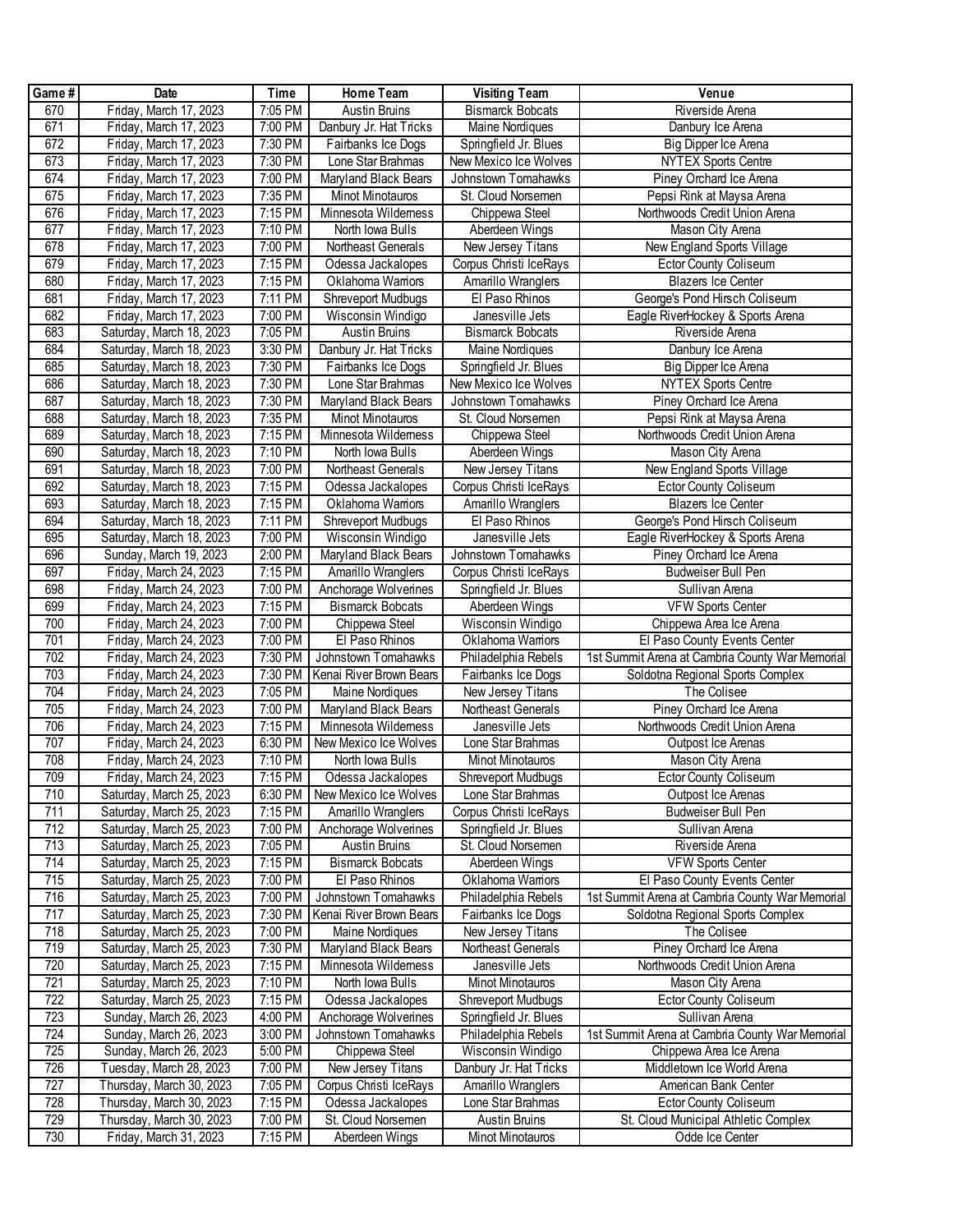| Game#            | Date                    | Time      | Home Team                 | <b>Visiting Team</b>    | Venue                                           |
|------------------|-------------------------|-----------|---------------------------|-------------------------|-------------------------------------------------|
| 731              | Friday, March 31, 2023  | 7:00 PM   | Anchorage Wolverines      | Chippewa Steel          | Sullivan Arena                                  |
| 732              | Friday, March 31, 2023  | 7:15 PM   | <b>Bismarck Bobcats</b>   | North Iowa Bulls        | <b>VFW Sports Center</b>                        |
| 733              | Friday, March 31, 2023  | 7:05 PM   | Corpus Christi IceRays    | Amarillo Wranglers      | American Bank Center                            |
| 734              | Friday, March 31, 2023  | 7:00 PM   | El Paso Rhinos            | New Mexico Ice Wolves   | El Paso County Events Center                    |
| 735              | Friday, March 31, 2023  | 7:30 PM   | Fairbanks Ice Dogs        | Kenai River Brown Bears | Big Dipper Ice Arena                            |
| 736              | Friday, March 31, 2023  | 7:00 PM   | Janesville Jets           | Minnesota Wildemess     | Janesville Ice Arena                            |
| 737              | Friday, March 31, 2023  | 7:05 PM   | Maine Nordiques           | Johnstown Tomahawks     | The Colisee                                     |
| 738              | Friday, March 31, 2023  | 7:30 PM   | New Jersey Titans         | Northeast Generals      | Middletown Ice World Arena                      |
| 739              | Friday, March 31, 2023  | 7:15 PM   | Odessa Jackalopes         | Lone Star Brahmas       | <b>Ector County Coliseum</b>                    |
| 740              | Friday, March 31, 2023  | 7:15 PM   | Oklahoma Wamors           | Shreveport Mudbugs      | <b>Blazers Ice Center</b>                       |
| 741              | Friday, March 31, 2023  | 8:00 PM   | Philadelphia Rebels       | Maryland Black Bears    | HollyDell Ice Arena                             |
| 742              | Friday, March 31, 2023  | 7:00 PM   | <b>Wisconsin Windigo</b>  | Springfield Jr. Blues   | Eagle RiverHockey & Sports Arena                |
| 743              | Saturday, April 1, 2023 | 7:15 PM   | Aberdeen Wings            | Minot Minotauros        | Odde Ice Center                                 |
| 744              | Saturday, April 1, 2023 | 7:00 PM   | Anchorage Wolverines      | Chippewa Steel          | Sullivan Arena                                  |
| 745              | Saturday, April 1, 2023 | 7:05 PM   | Austin Bruins             | St. Cloud Norsemen      | Riverside Arena                                 |
| 746              | Saturday, April 1, 2023 | 7:15 PM   | <b>Bismarck Bobcats</b>   | North Iowa Bulls        | <b>VFW Sports Center</b>                        |
| $\overline{747}$ | Saturday, April 1, 2023 | 7:00 PM   | El Paso Rhinos            | New Mexico Ice Wolves   | El Paso County Events Center                    |
| 748              | Saturday, April 1, 2023 | 7:30 PM   | Fairbanks Ice Dogs        | Kenai River Brown Bears | Big Dipper Ice Arena                            |
| 749              | Saturday, April 1, 2023 | 7:00 PM   | Janesville Jets           | Minnesota Wildemess     | Janesville Ice Arena                            |
| 750              | Saturday, April 1, 2023 | 7:00 PM   | Maine Nordiques           | Johnstown Tomahawks     | The Colisee                                     |
| 751              | Saturday, April 1, 2023 | 7:00 PM   | New Jersey Titans         | Northeast Generals      | Middletown Ice World Arena                      |
| 752              | Saturday, April 1, 2023 | 7:15 PM   | Odessa Jackalopes         | Lone Star Brahmas       | <b>Ector County Coliseum</b>                    |
| 753              | Saturday, April 1, 2023 | 7:15 PM   | Oklahoma Wamors           | Shreveport Mudbugs      | <b>Blazers Ice Center</b>                       |
| 754              | Saturday, April 1, 2023 | 7:30 PM   | Philadelphia Rebels       | Maryland Black Bears    | HollyDell Ice Arena                             |
| 755              | Saturday, April 1, 2023 | 7:00 PM   | Wisconsin Windigo         | Springfield Jr. Blues   | Eagle RiverHockey & Sports Arena                |
| 756              | Sunday, April 2, 2023   | 4:00 PM   | Anchorage Wolverines      | Chippewa Steel          | Sullivan Arena                                  |
| 757              | Tuesday, April 4, 2023  | 7:00 PM   | Northeast Generals        | <b>Maine Nordiques</b>  | New England Sports Village                      |
| 758              | Thursday, April 6, 2023 | 7:15 PM   | Minnesota Wildemess       | Wisconsin Windigo       | Northwoods Credit Union Arena                   |
| 759              | Thursday, April 6, 2023 | $8:00$ PM | Philadelphia Rebels       | Johnstown Tomahawks     | HollyDell Ice Arena                             |
| 760              | Friday, April 7, 2023   | 7:15 PM   | Amarillo Wranglers        | Lone Star Brahmas       | Budweiser Bull Pen                              |
| 761              | Friday, April 7, 2023   | 7:00 PM   | Anchorage Wolverines      | Kenai River Brown Bears | Sullivan Arena                                  |
| 762              | Friday, April 7, 2023   | $3:30$ PM | Danbury Jr. Hat Tricks    | Northeast Generals      | Danbury Ice Arena                               |
| 763              | Friday, April 7, 2023   | 7:30 PM   | Fairbanks Ice Dogs        | Chippewa Steel          | Big Dipper Ice Arena                            |
| 764              | Friday, April 7, 2023   | 7:00 PM   | Janesville Jets           | Springfield Jr. Blues   | Janesville Ice Arena                            |
| 765              | Friday, April 7, 2023   | 7:05 PM   | Maine Nordiques           | New Jersey Titans       | The Colisee                                     |
| 766              | Friday, April 7, 2023   | 7:35 PM   | Minot Minotauros          | <b>Austin Bruins</b>    | Pepsi Rink at Maysa Arena                       |
| 767              | Friday, April 7, 2023   | 7:15 PM   | Minnesota Wildemess       | Wisconsin Windigo       | Northwoods Credit Union Arena                   |
| 768              | Friday, April 7, 2023   | $6:30$ PM | New Mexico Ice Wolves     | Odessa Jackalopes       | Outpost Ice Arenas                              |
| 769              | Friday, April 7, 2023   | 7:10 PM   | North Iowa Bulls          | <b>Bismarck Bobcats</b> | Mason City Arena                                |
| 770              | Friday, April 7, 2023   | 7:15 PM   | Oklahoma Wamors           | El Paso Rhinos          | <b>Blazers Ice Center</b>                       |
| 771              | Friday, April 7, 2023   | 8:00 PM   | Philadelphia Rebels       | Johnstown Tomahawks     | HollyDell Ice Arena                             |
| 772              | Friday, April 7, 2023   | 7:11 PM   | <b>Shreveport Mudbugs</b> | Corpus Christi IceRays  | George's Pond Hirsch Coliseum                   |
| 773              | Friday, April 7, 2023   | 7:00 PM   | St. Cloud Norsemen        | Aberdeen Wings          | St. Cloud Municipal Athletic Complex            |
| 774              | Saturday, April 8, 2023 | 7:15 PM   | Amarillo Wranglers        | Lone Star Brahmas       | Budweiser Bull Pen                              |
| 775              | Saturday, April 8, 2023 | 7:00 PM   | Anchorage Wolverines      | Kenai River Brown Bears | Sullivan Arena                                  |
| 776              | Saturday, April 8, 2023 | 3:00 PM   | Danbury Jr. Hat Tricks    | Northeast Generals      | Danbury Ice Arena                               |
| 777              | Saturday, April 8, 2023 | 7:30 PM   | Fairbanks Ice Dogs        | Chippewa Steel          | Big Dipper Ice Arena                            |
| 778              | Saturday, April 8, 2023 | 7:00 PM   | Janesville Jets           | Springfield Jr. Blues   | Janesville Ice Arena                            |
| 779              | Saturday, April 8, 2023 | 7:00 PM   | Maine Nordiques           | New Jersey Titans       | The Colisee                                     |
| 780              | Saturday, April 8, 2023 | 7:35 PM   | Minot Minotauros          | <b>Austin Bruins</b>    | Pepsi Rink at Maysa Arena                       |
| 781              | Saturday, April 8, 2023 | 6:30 PM   | New Mexico Ice Wolves     | Odessa Jackalopes       | Outpost Ice Arenas                              |
| 782              | Saturday, April 8, 2023 | 7:10 PM   | North Iowa Bulls          | <b>Bismarck Bobcats</b> | Mason City Arena                                |
| 783              | Saturday, April 8, 2023 | 7:15 PM   | Oklahoma Wamors           | El Paso Rhinos          | <b>Blazers Ice Center</b>                       |
| 784              | Saturday, April 8, 2023 | 7:30 PM   | Philadelphia Rebels       | Johnstown Tomahawks     | HollyDell Ice Arena                             |
| 785              | Saturday, April 8, 2023 | 7:11 PM   | Shreveport Mudbugs        | Corpus Christi IceRays  | George's Pond Hirsch Coliseum                   |
| 786              | Saturday, April 8, 2023 | 7:00 PM   | St. Cloud Norsemen        | Aberdeen Wings          | St. Cloud Municipal Athletic Complex            |
| 787              | Friday, April 14, 2023  | 7:30 PM   | Johnstown Tomahawks       | New Jersey Titans       | 1st Summit Arena at Cambria County War Memorial |
| 788              | Friday, April 14, 2023  | 7:15 PM   | Aberdeen Wings            | St. Cloud Norsemen      | Odde Ice Center                                 |
| 789              | Friday, April 14, 2023  | 7:05 PM   | Austin Bruins             | Minot Minotauros        | Riverside Arena                                 |
| 790              | Friday, April 14, 2023  | 7:15 PM   | <b>Bismarck Bobcats</b>   | North Iowa Bulls        | <b>VFW Sports Center</b>                        |
| 791              | Friday, April 14, 2023  | 7:00 PM   | Chippewa Steel            | Minnesota Wildemess     | Chippewa Area Ice Arena                         |